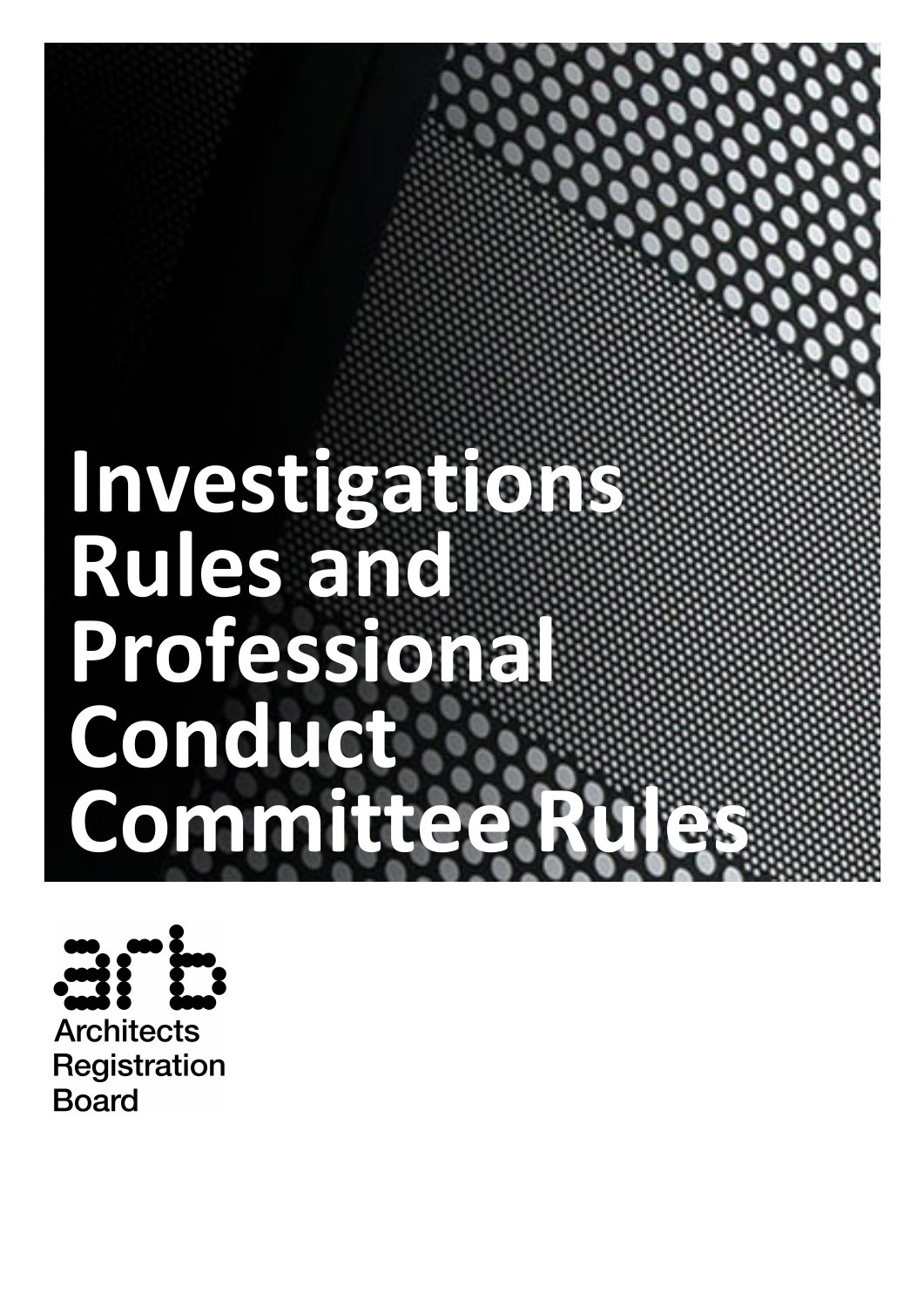## **Investigations Rules**

[1.](http://www.arb.org.uk/PCC-guidance) These Rules were made by the Board on 29 [November](http://www.arb.org.uk/PCC-guidance) 2018 under Section 23 and Part III of the First Schedule to the Architects Act 1997. They came into force on 1 February 2019 and replace the Rules made by the Board on 20 July 2012.

#### **Interpretation**

2. In these Rules the following words and phrases shall, except where the contrary intention appears, have the meanings assigned to them below:

"the Act" means the Architects Act 1997;

"Appointed Members" are non-architect members of the Board appointed pursuant to paragraph 3 of Schedule 1 to the Act;

"Board" means the Architects Registration Board;

"Expert Advisor" means a person instructed pursuant to Rule 8 to provide expert advice considered relevant to any investigation;

"Investigations Panel" means the Panel of that name appointed under Rule 4(c);

"Inquirer" means a person appointed under Rule 5;

"Register" means Part 1 of the Register of Architects established under the Act. It excludes any architect who is registered in Part 2 of the Register or on the list of visiting EEA architects;

"the Reviewer" is a person appointed by the Registrar, who is independent of the Board, to conduct a third party review of process;

"Registered Person" is a person whose name is on Part 1 of the Register;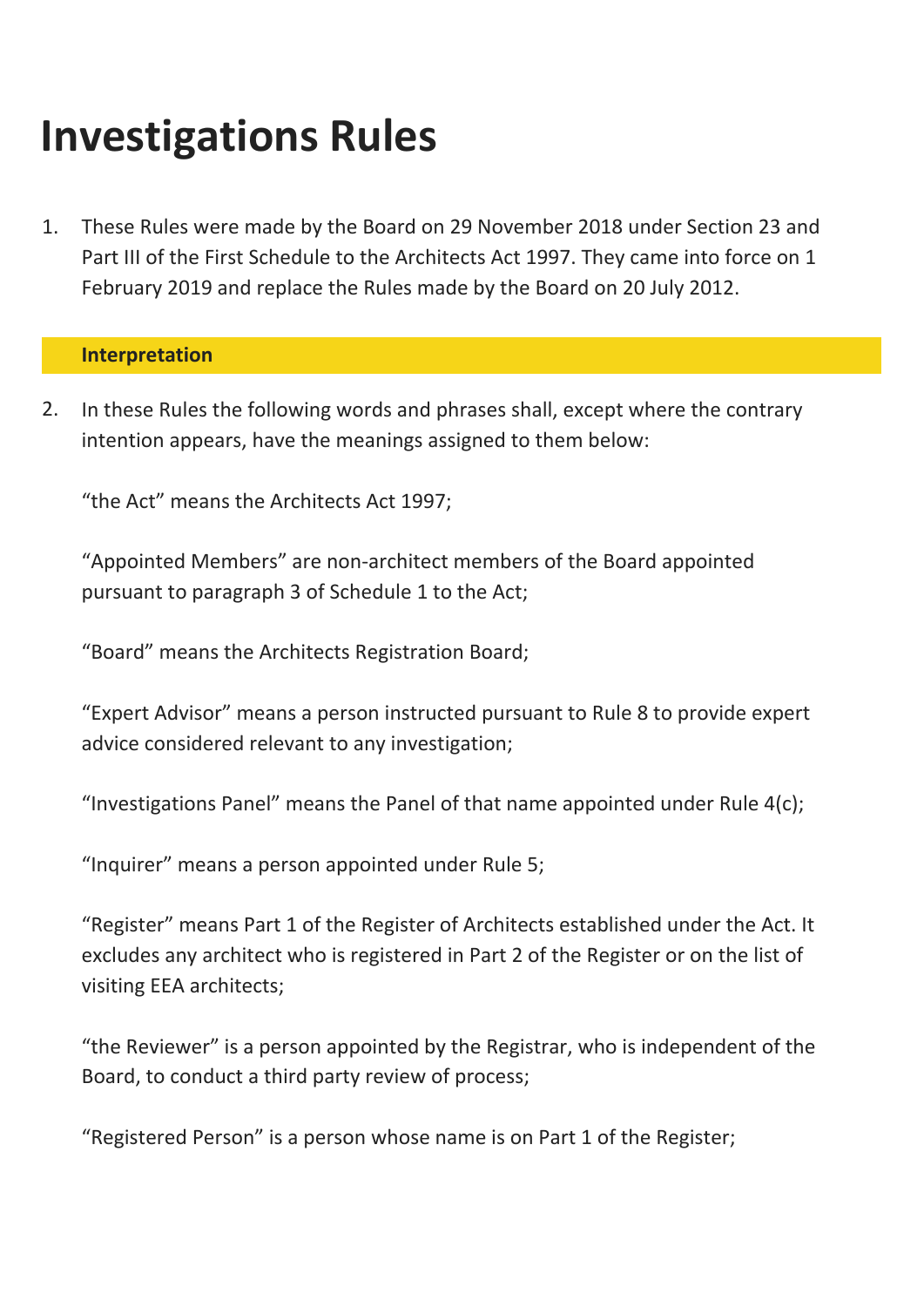"the Registrar" is the person appointed by the Board as the Registrar of Architects;

"the Investigations Secretary" is the employee of the Board appointed by the Registrar to act in that role from time to time;

"the Presenter" is a person (who need not be legally qualified) of that title appointed by the Registrar including a person appointed in substitution for a person previously appointed.

[3.](http://www.arb.org.uk/PCC-guidance) The [Interpretation](http://www.arb.org.uk/PCC-guidance) Act 1978 applies to these Rules as if they were an Act of Parliament.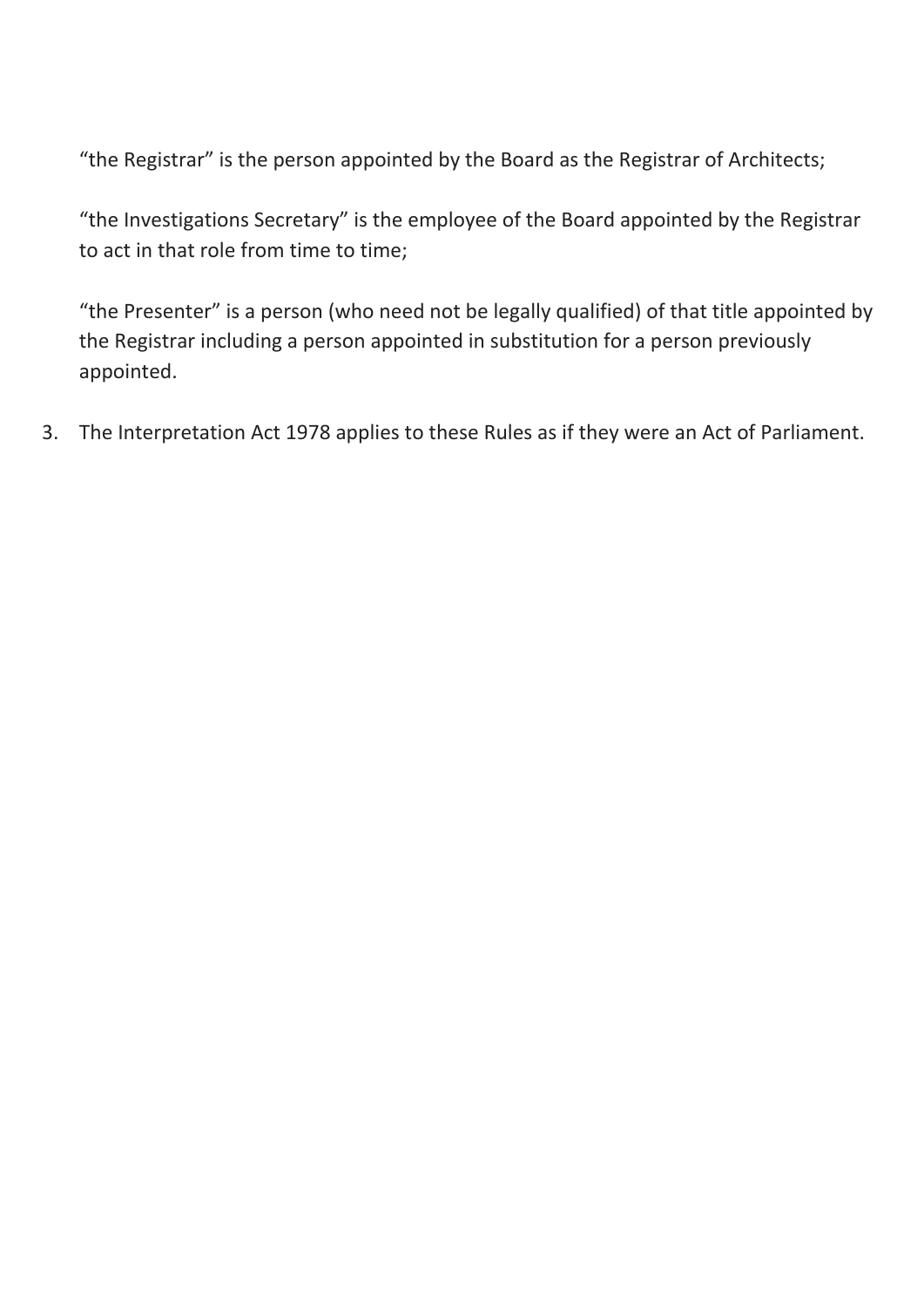#### **Persons appointed to investigate under section 14(1) of the Act**

[4.](http://www.arb.org.uk/PCC-guidance) a. The Board will appoint a minimum of six persons ("Investigations Pool Members") from time to time as eligible to be persons appointed to Investigations Panels for the purpose of section 14(1) of the Act.

b. Investigations Pool Members shall include both persons who are Registered and persons who are not. No person who is a member of the Board or the Professional Conduct Committee may be an Investigations Pool Member.

c. Subject to Rule 6 the Investigations Secretary will appoint either three or five Investigations Pool Members to form an Investigations Panel in respect of each case in relation to which investigation is required under Section 14(1) of the Act. The Investigations Secretary may appoint additional or replacement Investigations Pool Members to any Panel at any time but not so that the number of Panel members exceeds five.

d. Each Investigations Panel will contain at least one Investigations Pool Member who is a Registered Person and a majority of Investigations Pool Members who are not Registered Persons. The Investigations Secretary will designate for each Panel one of its number to serve as its Chairman.

e. Each Investigations Panel will meet in private and not receive oral [representations](http://www.arb.org.uk/PCC-guidance) or evidence unless exceptionally it is necessary in the interests of justice to do so.

f. The decisions of each Investigations Panel will be by majority and it will not be required for members of the Panel to deliberate in each other's presence unless Panel members consider it necessary to do so.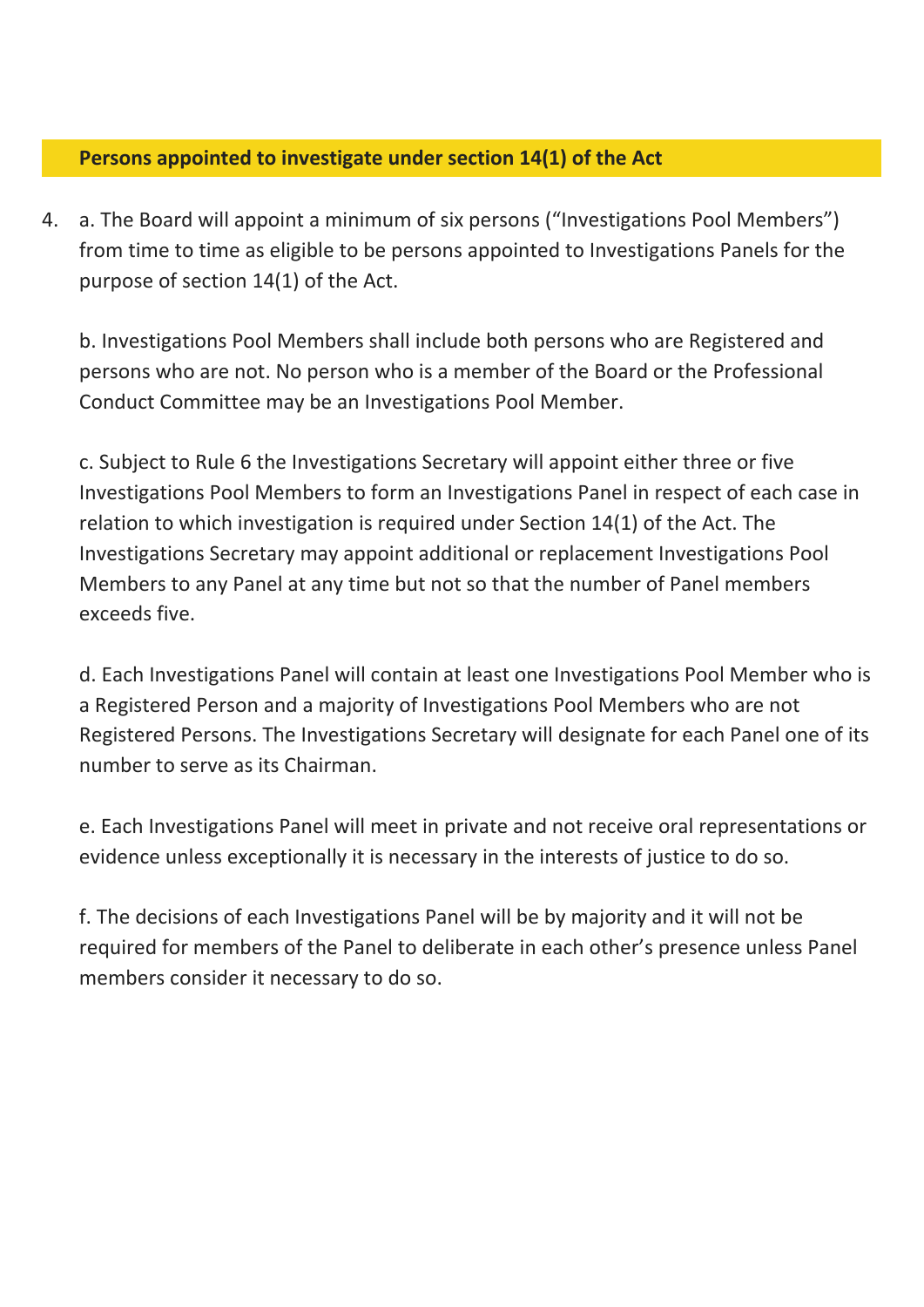#### **Inquirers**

[5.](http://www.arb.org.uk/PCC-guidance) The Registrar may (in consultation with the [Investigations](http://www.arb.org.uk/PCC-guidance) Panel) appoint an Inquirer drawn from a Panel of persons constituted for that purpose.

#### **Action by the Registrar**

- 6. Where an allegation is made that a Registered Person is guilty of:
	- a. unacceptable professional conduct (that is, conduct which falls short of the standard required of a Registered Person); or
	- b. serious professional [incompetence,](http://www.arb.org.uk/PCC-guidance)

or it appears to the Registrar that a Registered Person may be so guilty, the Registrar may carry out such investigations pursuant to section 14(1) of the Act and obtain such advice as the Registrar sees fit and if it then appears to the Registrar that a Registered Person may be so guilty, the Registrar shall refer the matter to an Investigations Panel.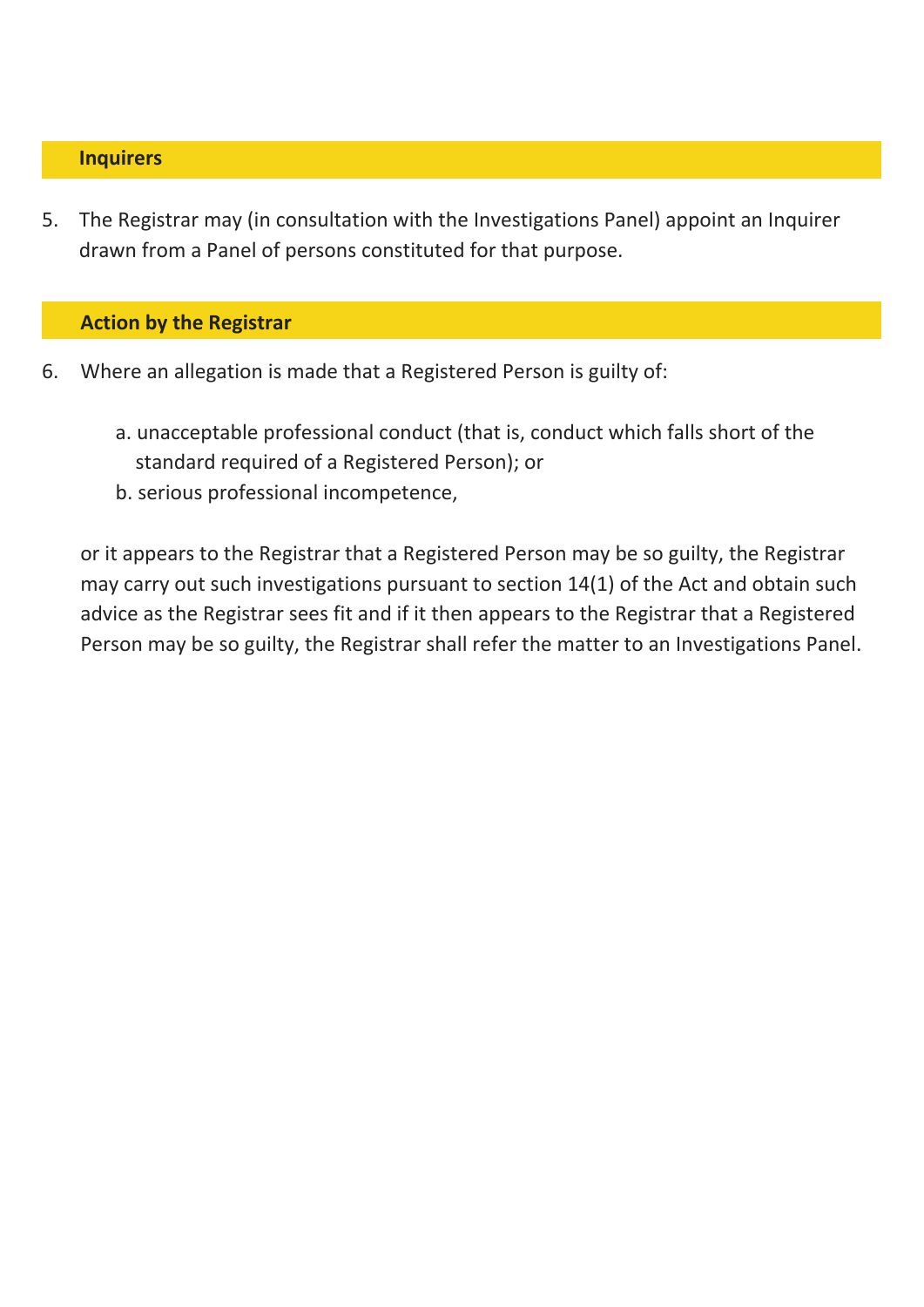#### **Action by the Investigations Panel**

- 7. The role of the Investigations Panel is to decide whether cases referred to it by the Registrar under Rule 6 of these Rules:
	- a. require further investigation or advice; or
	- b. shall be referred to the Professional Conduct Committee by way of a report by the Presenter; or
	- c. require cautionary advice, if appropriate, as to the Registered Person's future conduct and/or competence; or
	- d. require no further action.
- 8. If the Investigations Panel, before it reaches a decision, considers that further investigation or advice is required it will give appropriate directions to the Registrar including, where appropriate, for instructions to be given on its behalf to an Inquirer, the Presenter, or to an Expert Advisor.
- 9. Before finalising its decision under Rule 7, the Investigations Panel will, as appropriate, invite written [representations](http://www.arb.org.uk/PCC-guidance) from the Registered Person in relation to whom a case is being considered and any complainant (the parties). Where it considers it appropriate to do so, the Investigations Panel may (in accordance with criteria set out in guidance published by the Board) make a preliminary decision in relation to the matter set out in Rule 7. Any preliminary decision shall be provided to the Registered Person and any complainant with an invitation to submit written representations or further representations to be taken into account before a final decision is made.
- [10.](http://www.arb.org.uk/PCC-guidance) The Investigations Panel will notify the parties in writing of the reasons for a decision reached under Rule 7 of these Rules.
- 11. In deciding whether or not a case should be referred to the Professional Conduct Committee, the Investigations Panel shall consider whether there is a case to answer, taking into account whether the evidence provides a realistic prospect of a finding of unacceptable professional conduct and/or serious professional incompetence and whether it is in the public interest for the case to proceed.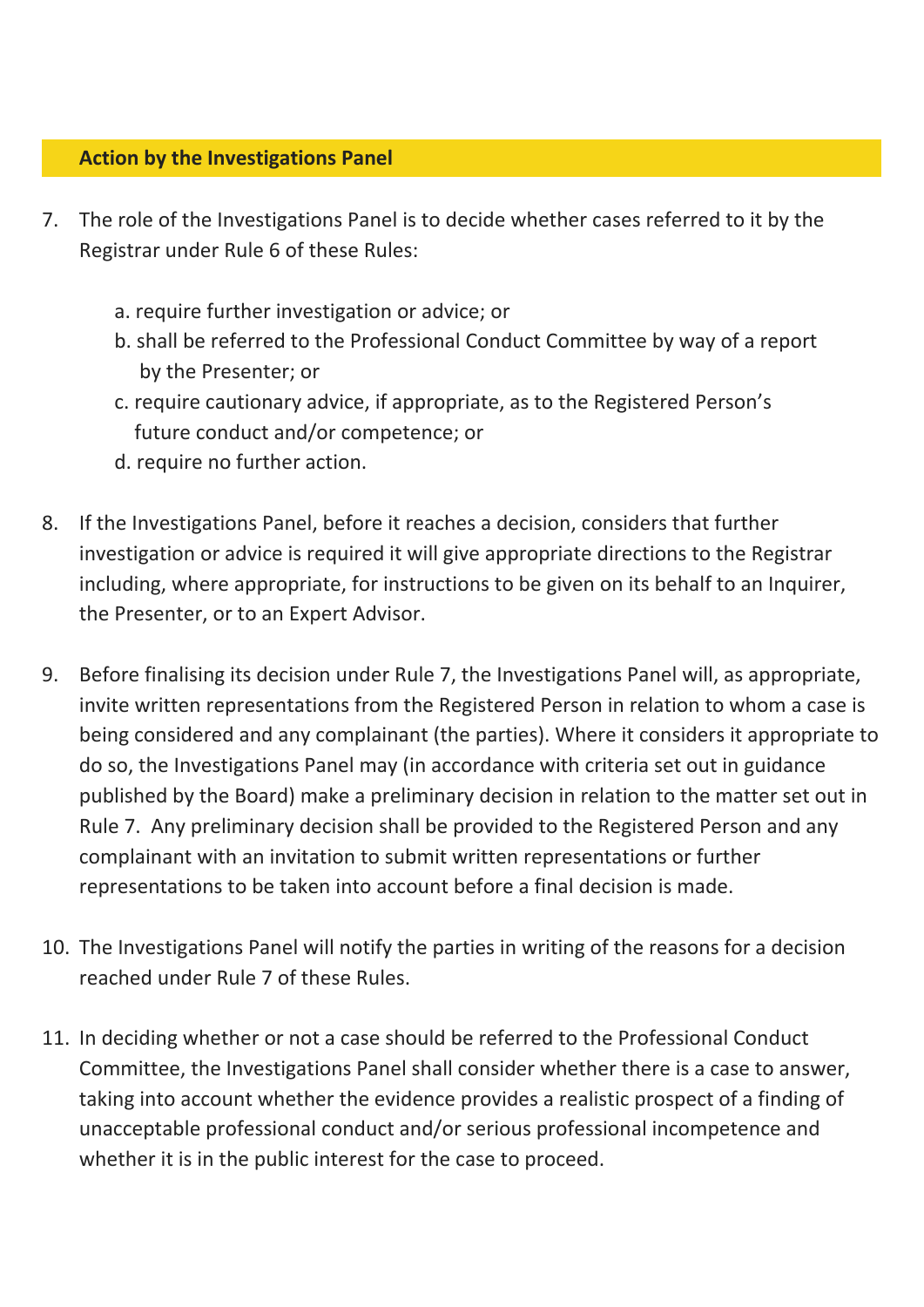#### **Action in respect of a criminal conviction**

[12.](http://www.arb.org.uk/PCC-guidance) If it appears to the Registrar that a Registered Person has been convicted of a criminal offence which has a material relevance to the fitness of that Person to practise as an architect, the Registrar shall (if necessary) cause the facts to be [investigated,](http://www.arb.org.uk/PCC-guidance) and a report made to the Professional Conduct Committee.

#### **Reconsideration**

- 13. Any decision of the Investigations Panel either following consideration or reconsideration shall be reconsidered by it if the Registrar requests such a [reconsideration.](http://www.arb.org.uk/PCC-guidance) Such a request shall be made in writing on the basis of advice by the Presenter or the availability of new evidence. A decision of the Investigations Panel shall be deemed provisional and not a decision within section 14(2) of the Act until a report to the Professional Conduct Committee has been made.
- 14. On a reconsideration the Investigations Panel is to decide whether the case being reconsidered:
	- a. requires further investigation or advice; or
	- b. shall be referred to the Professional Conduct Committee by way of a report by the Presenter; or
	- c. (if a report to the Professional Conduct Committee has already been made) a further report to the Professional Conduct Committee should be made by the Presenter or that no further report should be made; or
	- d. requires cautionary advice, if appropriate, as to the Registered Person's future conduct and/or competence; or
	- e. requires no further action
- 15. Any further report to the Professional Conduct Committee shall indicate the result of the reconsideration and any changes in the Investigations Committee's view of the case to be answered by the Respondent. Following receipt of a further report the Chair to the Professional Conduct Committee may make such directions under Professional Conduct Committee Rule 10 as he or she considers appropriate.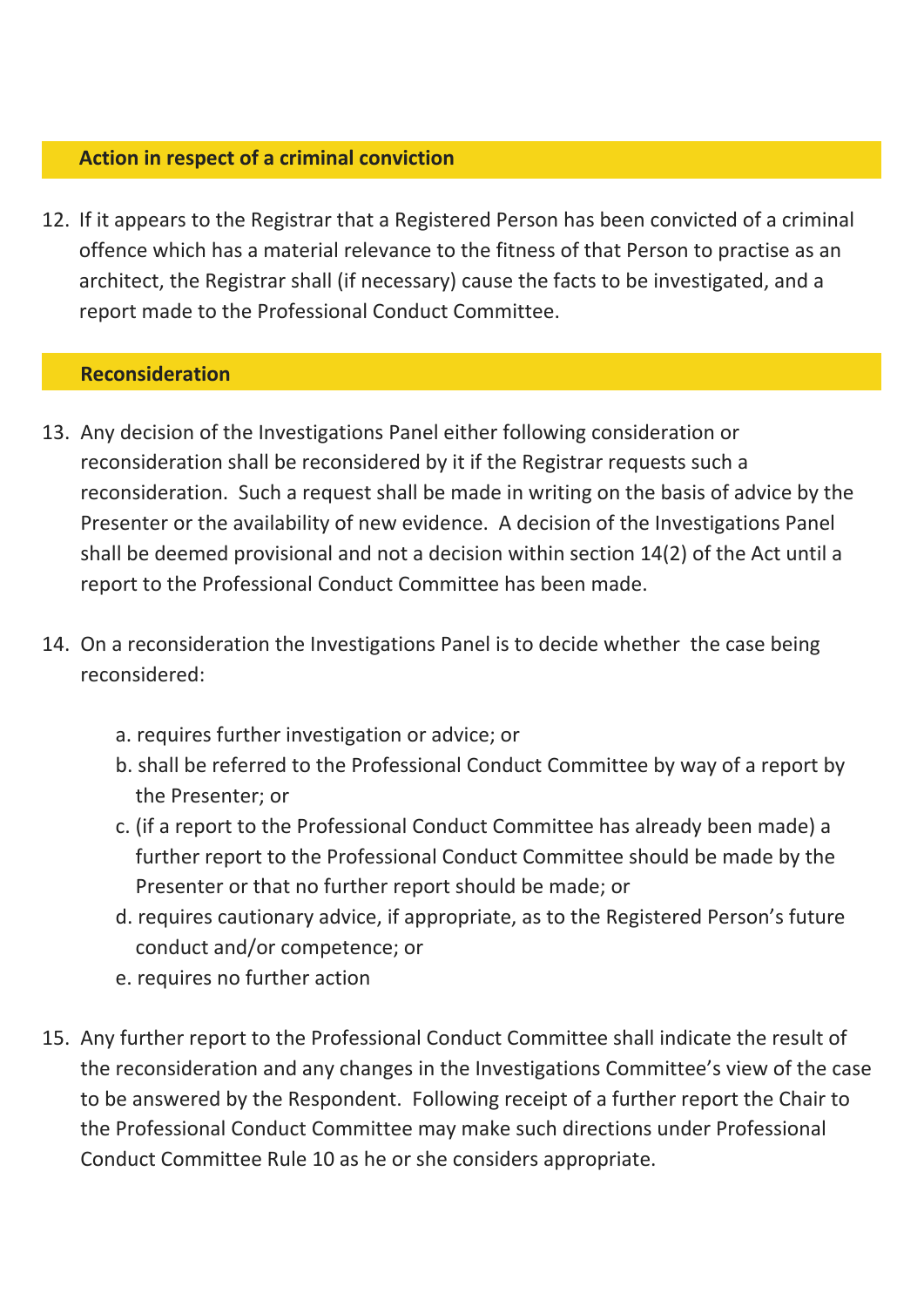#### **Third Party Review**

[16.](http://www.arb.org.uk/PCC-guidance) Where the [Investigations](http://www.arb.org.uk/PCC-guidance) Panel has decided that a case should not be referred to the Professional Conduct Committee, and the complainant or architect is dissatisfied with the process by which that decision has been reached, that person may request a third party review of that process.

A request for an independent third party review of process must be made within 30 days of the date of the written notification of the Investigations Panel's decision not to proceed to the Professional Conduct Committee. Upon receipt of a request for a review that meets the criteria set out in published guidance, the Registrar will appoint an independent third party ("the Reviewer"), who will conduct a review of the process in accordance within the Terms of Reference published by the Board from time to time.

The Reviewer will submit a report to the Registrar, who will send it to the Investigations Panel and to the relevant parties within the timescale specified. The Investigations Panel may consider its content and decide whether to:

- a. review its decision in light of any deficiency in its process (where it has the power to do so); or
- b. take no further action, giving reasons to the Registrar and relevant parties.

#### **Powers of the Registrar and of an Inquirer and of the Presenter**

17. Under these Rules the Registrar, an Inquirer or the Presenter shall each have power to call upon any Registered Person to produce such information, books, papers, records and plans as they consider necessary for discharging their functions under these Rules, and to permit the inspection of such information, books, papers, records and plans at the business premises of the Registered Person and, where necessary, to permit any copying (at the Board's expense); and every Registered Person must promptly, fully and frankly comply with any [requirement](http://www.arb.org.uk/PCC-guidance) made upon them under this Rule.

This requirement shall not apply to any information in relation to which the Registered Person is entitled to legal professional privilege or the disclosure of which would constitute an offence.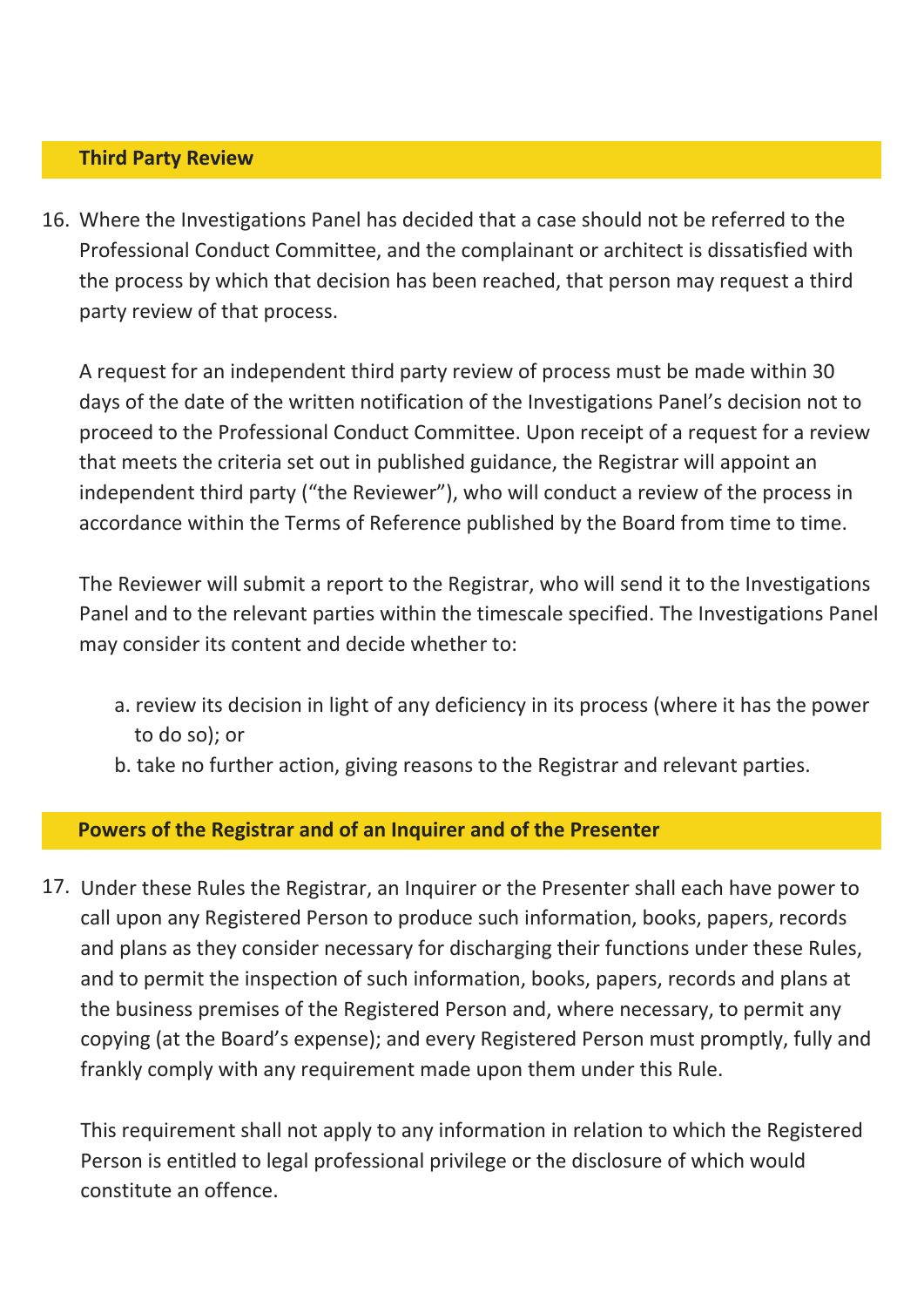#### **Reports to the Professional Conduct Committee**

- [18.](http://www.arb.org.uk/PCC-guidance) A report to the Professional Conduct Committee under Rule 7 shall set out the relevant facts and incorporate:
	- a. a charge that a Registered Person is guilty of unacceptable professional conduct and/or serious professional [incompetence,](http://www.arb.org.uk/PCC-guidance) accompanied by a copy of any written statement or other document or plan that it is intended to adduce against them, together with the name and address of any witness whom it is intended to call in person before the Committee and a summary of what that witness is expected to say; or, as the case may be;
	- b. a charge that a Registered Person has been convicted of a criminal offence, other than an offence which has no material relevance to their fitness to practise as an architect, accompanied by a certificate or other evidence of the conviction.

#### **Transitional Provision**

19. These Rules shall apply to any business of the [Investigations](http://www.arb.org.uk/PCC-guidance) Panels which takes place on or after these rules came into force.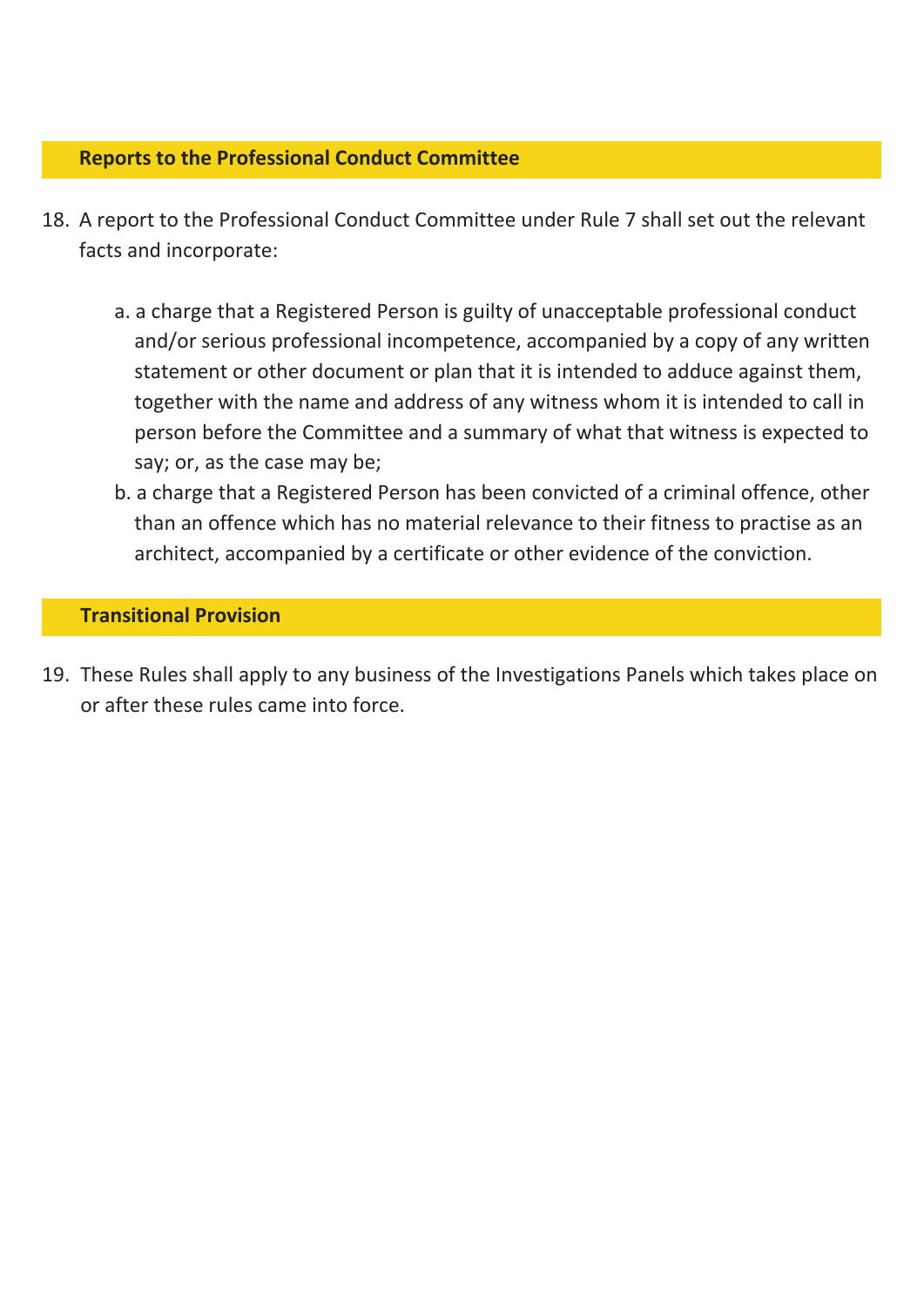# **Professional Conduct Committee Rules**

[1.](http://www.arb.org.uk/PCC-guidance) These Rules were made by the Board on 29 [November](http://www.arb.org.uk/PCC-guidance) 2018 under Section 23 and Part II of the First Schedule to the Architects Act 1997. They came into force on 1 February 2019 and replace the Rules made by the Board on 20 November 2014.

#### **Interpretation**

2. In these Rules the following words and phrases shall, except where the contrary intention appears, have the meanings assigned to them below:

"the Act" means the Architects Act 1997;

"Board" means the Architects Registration Board;

"Charge" means the charge of unacceptable professional conduct, serious professional incompetence or of conviction of a criminal offence other than an offence which has no material relevance to fitness to practise as an architect, in a report of the Presenter;

"Consent Order" means the final order made when a Consent Order Panel has decided to approve a Proposed Consent Order;

"Form A" means the form of a Proposed Consent Order and a Consent order, as appended to these Rules;

"Hearing Panel" means the members of the Professional Conduct Committee designated by the Chairman under Rule 5.a.(i) to consider a Charge against a Respondent at a Professional Conduct Committee hearing;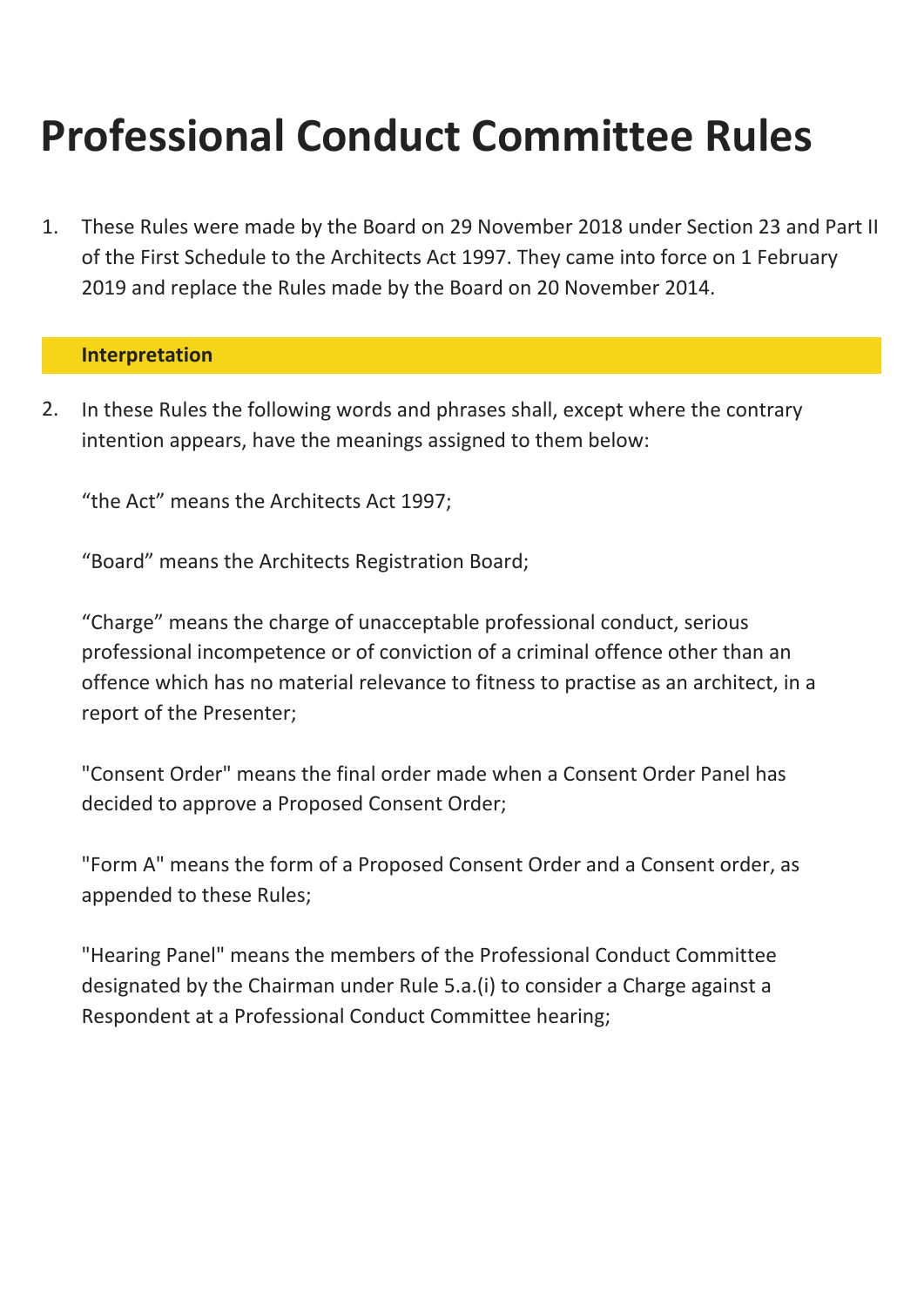"Proposed Consent Order" means a document in "Form A" which sets out terms upon which the Presenter proposes that a Charge which is the subject of a report to the Professional Conduct Committee may be settled with the consent of the Respondent, and must include:

- (i) a statement as to the facts;
- (ii) a statement as to the act or acts of unacceptable professional conduct or serious professional incompetence, or details of or the conviction which has material relevance to fitness to practise as an architect;
- (iii) the terms of any disciplinary order to be imposed and the reasons therefor
- (iv) confirmation that the Respondent has been offered the opportunity to argue his case at a hearing before a Hearing Panel, but does not wish to do so

"Consent Order Panel" means the three members of the Professional Conduct Committee designated by the Chairman under Rule 5.a.(ii) to consider a Proposed Consent Order;

"Respondent" is a Registered Person charged before the Professional Conduct Committee with being guilty of unacceptable professional conduct and/or serious professional incompetence or with having been convicted of a criminal offence other than an offence which has no material relevance to their fitness to practise as an architect, or their legal [representative;](http://www.arb.org.uk/PCC-guidance)

"Investigations Panel" has the same meaning as under the Investigations Rules;

"Professional Conduct Committee" means the Committee of that name appointed under Part II of the First Schedule to the Act or the members of that Committee designated under Rule 4 of these Rules;

"Chair" is a person elected by the Professional Conduct Committee under Part II of the First Schedule to the Architects Act 1997;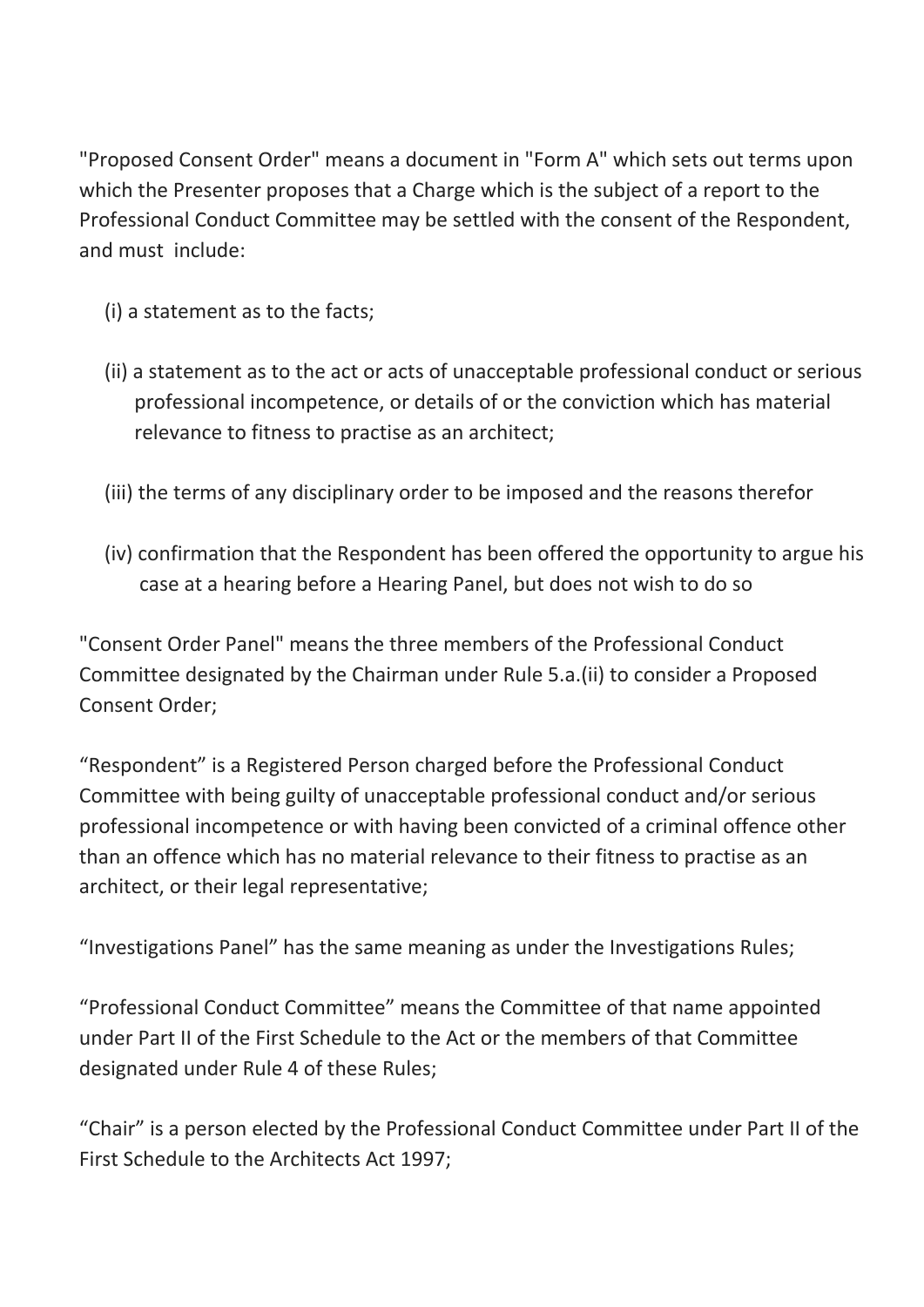"Register" means Part 1 of the Register of Architects established under the Act. It excludes any architect who is registered in Part 2 of the Register or in the list of visiting EEA architects;

"Registered Person" is a person whose name is on Part 1 of the Register;

"the Registrar" is the person appointed by the Board as the Registrar of Architects;

"the Presenter" is a person (who need not be legally qualified) of that title appointed by the Registrar.

The [Interpretation](http://www.arb.org.uk/PCC-guidance) Act 1978 shall apply to these Rules as if they were an Act of Parliament. [3.](http://www.arb.org.uk/PCC-guidance)

#### **The Professional Conduct Committee**

4. a. Members of the Professional Conduct Committee shall hold office for four years, which term may be renewed.

b. The Board may, in accordance with such rates of allowances as it may from time to time fix, pay attendance fees to and reimburse the members of the [Professional](http://www.arb.org.uk/PCC-guidance) Conduct Committee for any travelling and subsistence expenses they have incurred in respect of attendance at meetings of the Committee.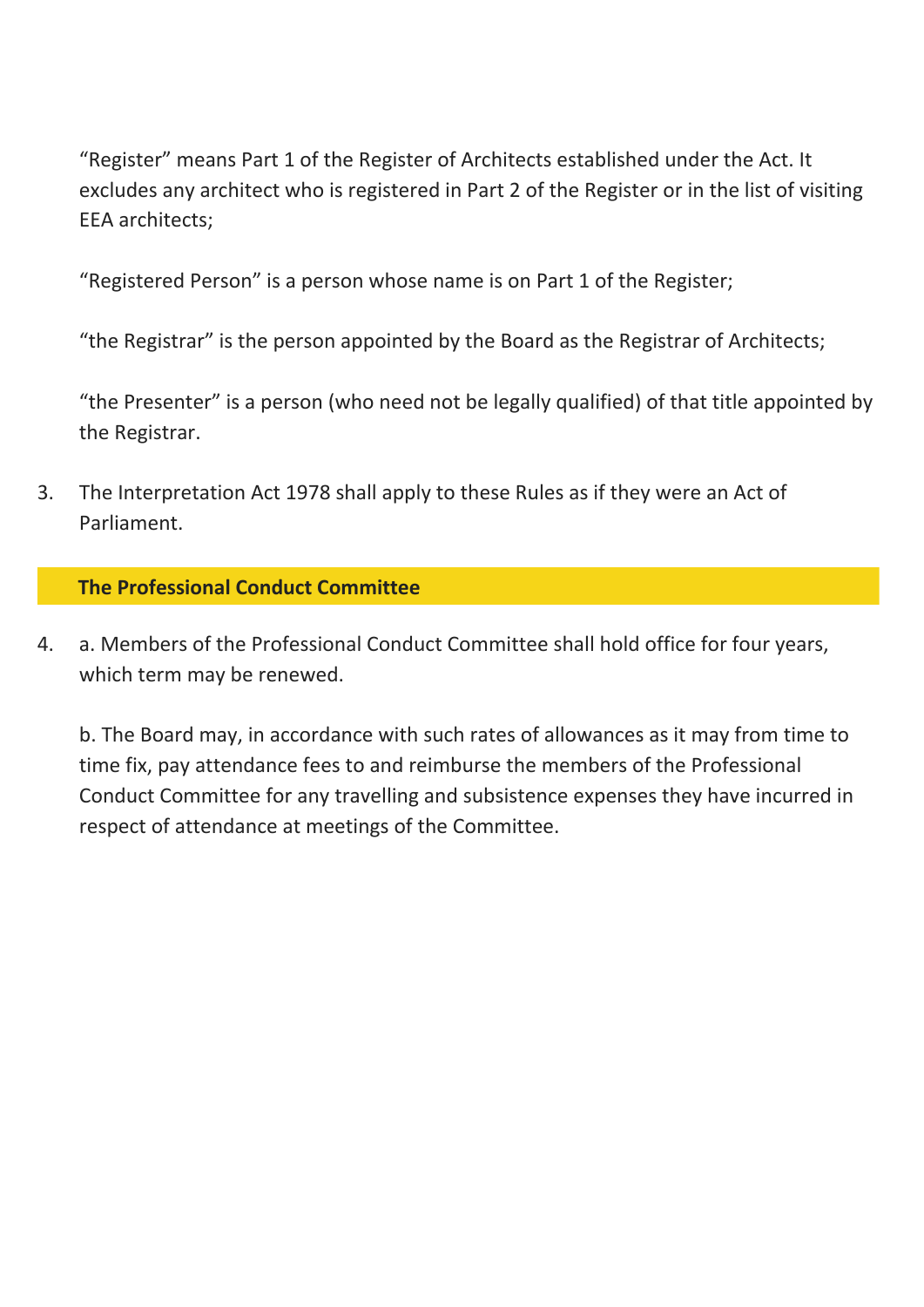#### **Action upon receiving a report**

- [5.](http://www.arb.org.uk/PCC-guidance) a. Upon receiving a report the Chair of the Professional Conduct Committee shall designate:
	- (i) three or more members of the Professional Conduct Committee as a Hearing Panel to consider the Charge at a hearing. If the Chair of the Committee does not designate himself or herself, he or she shall appoint one of the members to act as the Chair for the purpose of the hearing. A further report shall be dealt with by the members designated in relation to the previous report;
	- (ii) three further members of the Professional Conduct Committee as a Consent Order Panel to consider any Proposed Consent Order in relation to that Charge

b. No member of the Professional Conduct Committee who was a member of the [Investigations](http://www.arb.org.uk/PCC-guidance) Pool when it considered the conduct of a Registered Person shall be designated either as a member of a Hearing Panel or as a member of a Consent Order Panel to consider a Charge against that person arising out of the consideration by the Investigations Pool.

c. No member of the Professional Conduct Committee appointed to a Consent Order Panel to consider a Proposed Consent Order shall be designated to a Hearing Panel to consider the same matter at a hearing.

d. If at any time the Chair of the Professional Conduct Committee is of opinion that it is for any reason impracticable for the hearing of a Charge to be completed by the members designated the Chair may designate further members to hear that Charge afresh. This is subject to paragraph c.

e. If a Charge is re-heard pursuant to the previous paragraph, any of the members originally designated may be designated again.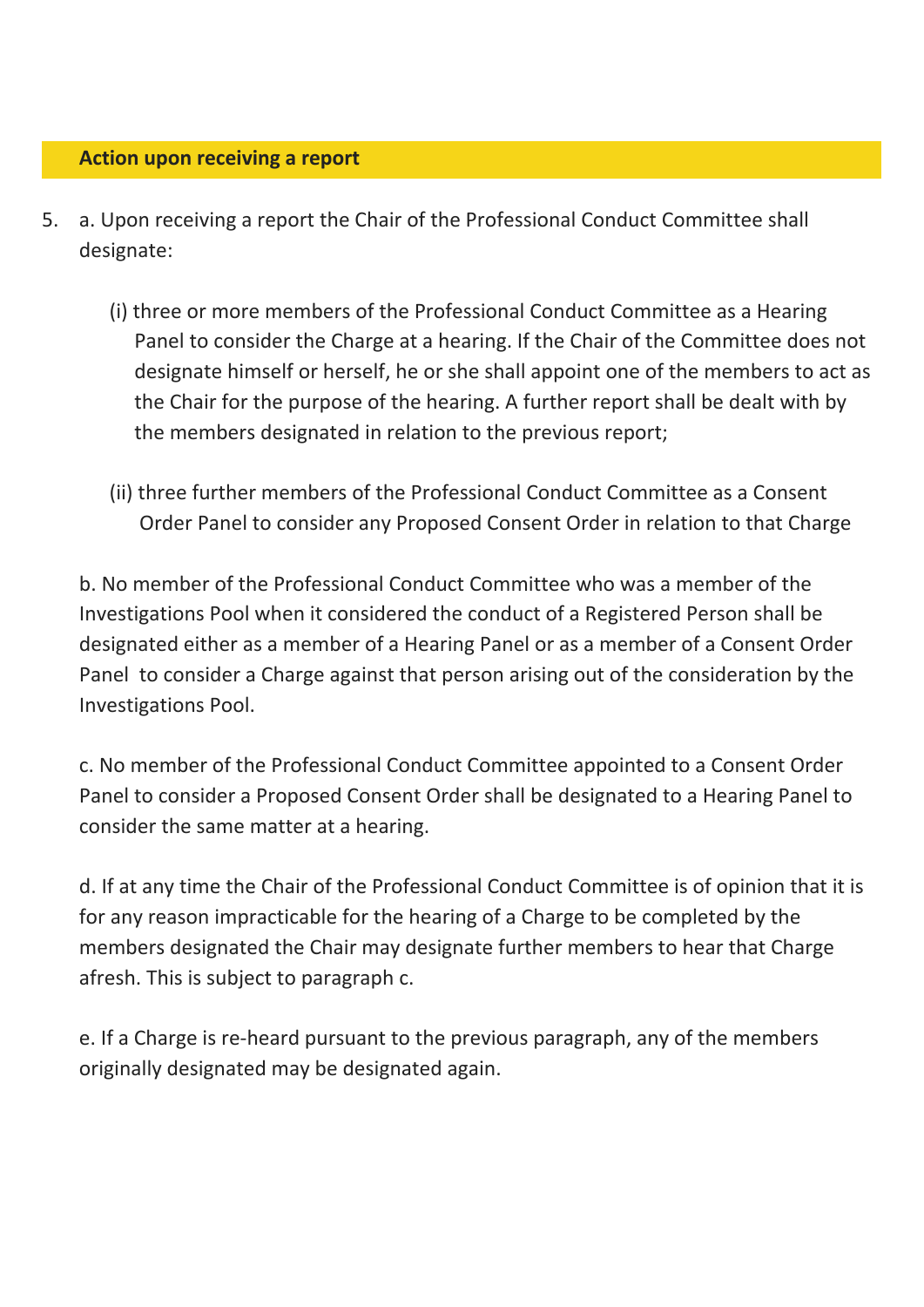#### **Notice of the hearing**

- [6.](http://www.arb.org.uk/PCC-guidance) a. Not less than 49 days before the date of first hearing of a Charge by the Hearing Panel written notice of the date, time and place of the hearing shall be served upon the Respondent. Such notice shall be accompanied by:
	- (i) a copy of the report; and
	- (ii) a copy of these Rules

b. In the case of a Charge arising out of a complaint a copy of the notice shall be sent to the person who made the complaint informing him that he or she may attend the hearing.

c. The provision of any further report shall be in accordance with directions made under Rule 11.

- 7. The Presenter shall not less than 35 days before the date set for the hearing serve upon the Respondent or his or her legal [representative:](http://www.arb.org.uk/PCC-guidance)
	- a. a copy of any written statement or other document or plan (which has not previously been provided) that he or she intends to adduce in evidence at the hearing;
	- b. the name and address of any witness whom he or she intends to call in person before the Hearing Panel and a summary of what that witness is expected to say.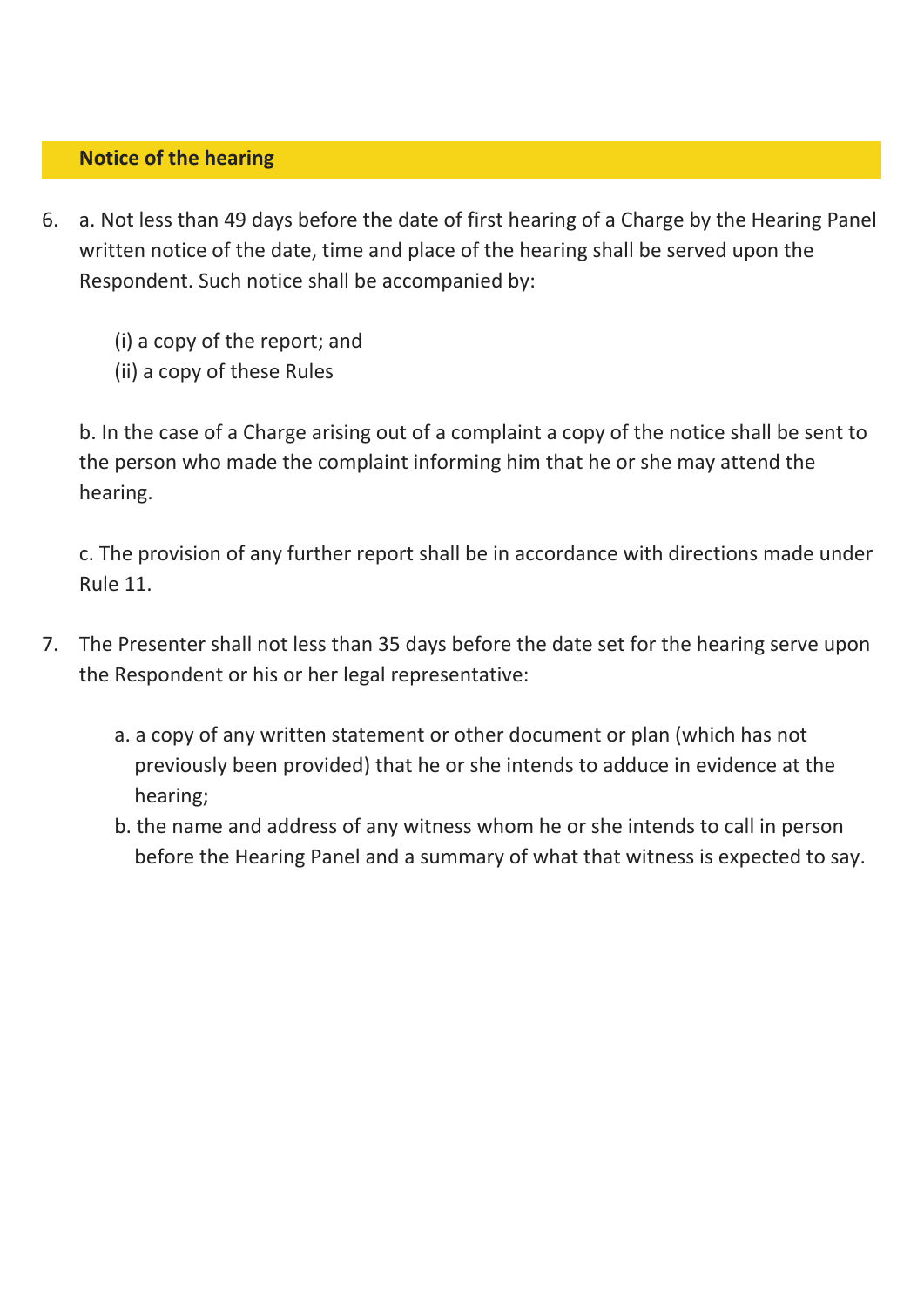#### **Respondent's response**

- 8. Within 21 days of receipt of the notice referred to in Rule 6 the Respondent shall give to the Presenter written notice of whether he or she intends to appear at the hearing and, if he or she is to be legally represented, the name and address of his or her legal [representative](http://www.arb.org.uk/PCC-guidance) and brief particulars of any defence.
- 9. If the Respondent intends to plead not guilty then not less than 21 days before the date set for the hearing the Respondent shall serve upon the Presenter:
	- a. particulars of the defence;
	- b. a copy of any written statement or other document or plan that he or she intends to adduce in evidence at the hearing;
	- c. the name and address of any witness whom he or she intends to call in person before the Hearing Panel and a summary of what that witness is expected to say.

Such notice may be given by being sent by letter addressed to the Presenter at the registered offices of the Board or at any other address given for this purpose in the notice served under Rule 6 of these Rules.

#### **Adjournment**

[10.](http://www.arb.org.uk/PCC-guidance) a. The Hearing Panel (or the Chair of the Hearing Panel or of the Professional Conduct Committee on a day prior to the relevant hearing) may adjourn any hearing at any time if they consider that it is appropriate to do so. Written notice of the date, time and place of the adjourned hearing shall be served upon the [Respondent.](http://www.arb.org.uk/PCC-guidance)

b. If a copy of the notice of the original hearing was sent to a person who made a complaint a copy of the notice of the adjourned hearing shall be sent to that person also.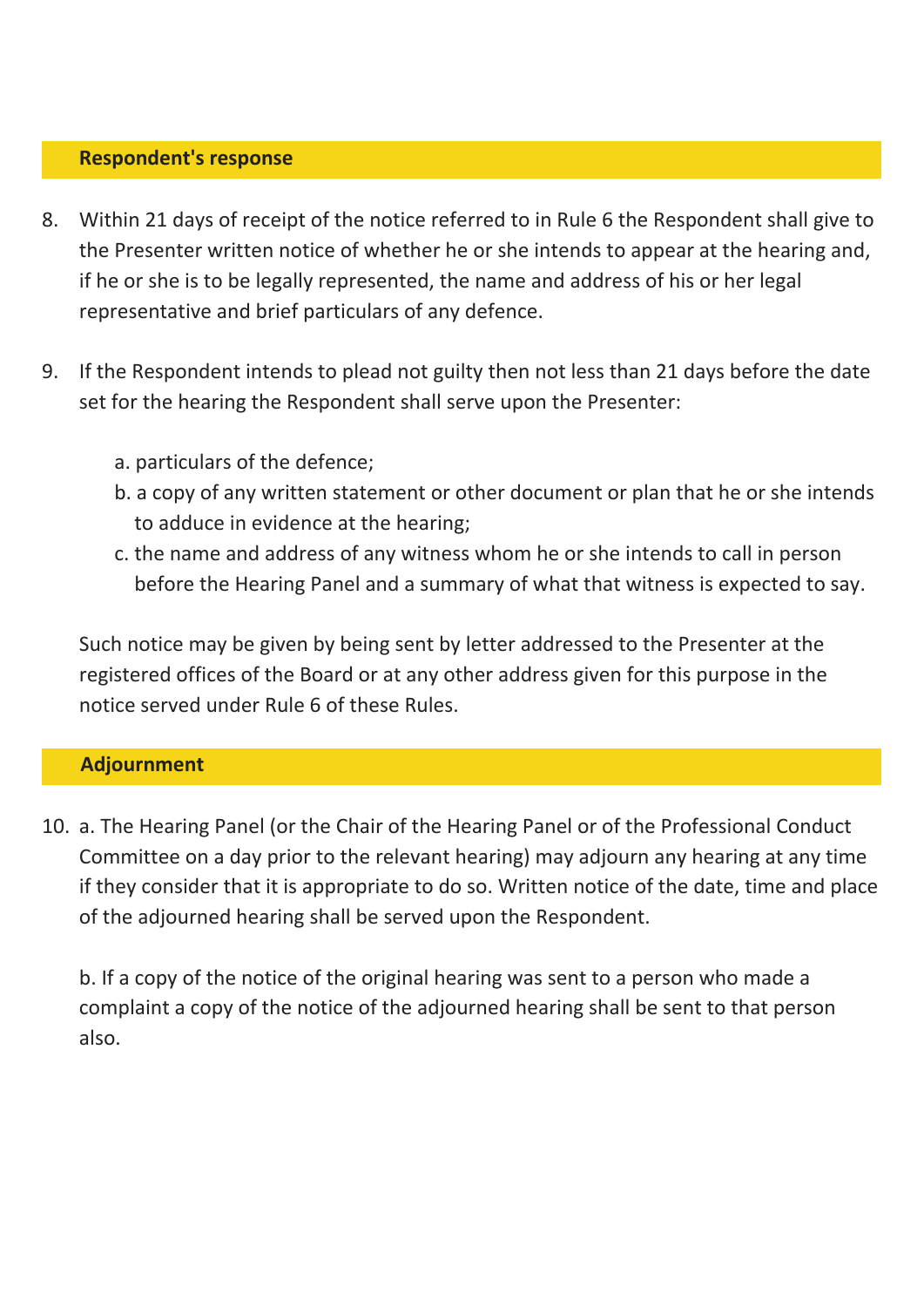#### **Pre-trial directions**

- [11.](http://www.arb.org.uk/PCC-guidance) At the request of the Presenter or a Respondent or at his or her own volition the Chair of the Hearing Panel or of the Professional Conduct Committee may give such interlocutory directions for the just, expeditious and economical disposal of the case as the Chair sees fit, so, however, that the effects of the directions are not contrary to the Act or unfair to the Respondent.
- 12. The Chair may direct that the parties participate in a [case-management](http://www.arb.org.uk/PCC-guidance) meeting, each party having previously given such written notice as may be directed of any applications a party wishes to make or directions proposed including directions which are proposed by agreement between the parties.
- 13. Either party may apply to the Chair of the Hearing Panel for permission to adduce expert evidence but expert evidence shall be restricted to that which is reasonably required to resolve the proceedings. No expert evidence may be adduced without permission. Any expert shall have an overriding duty to the Hearing Panel and it will be their duty to help the Panel on matters within their expertise. This duty overrides any obligation to the person from whom experts have received instructions or by whom they are paid. The Chair shall give directions as to the provision of a written report to the other party, any evidence in reply and the giving of oral evidence.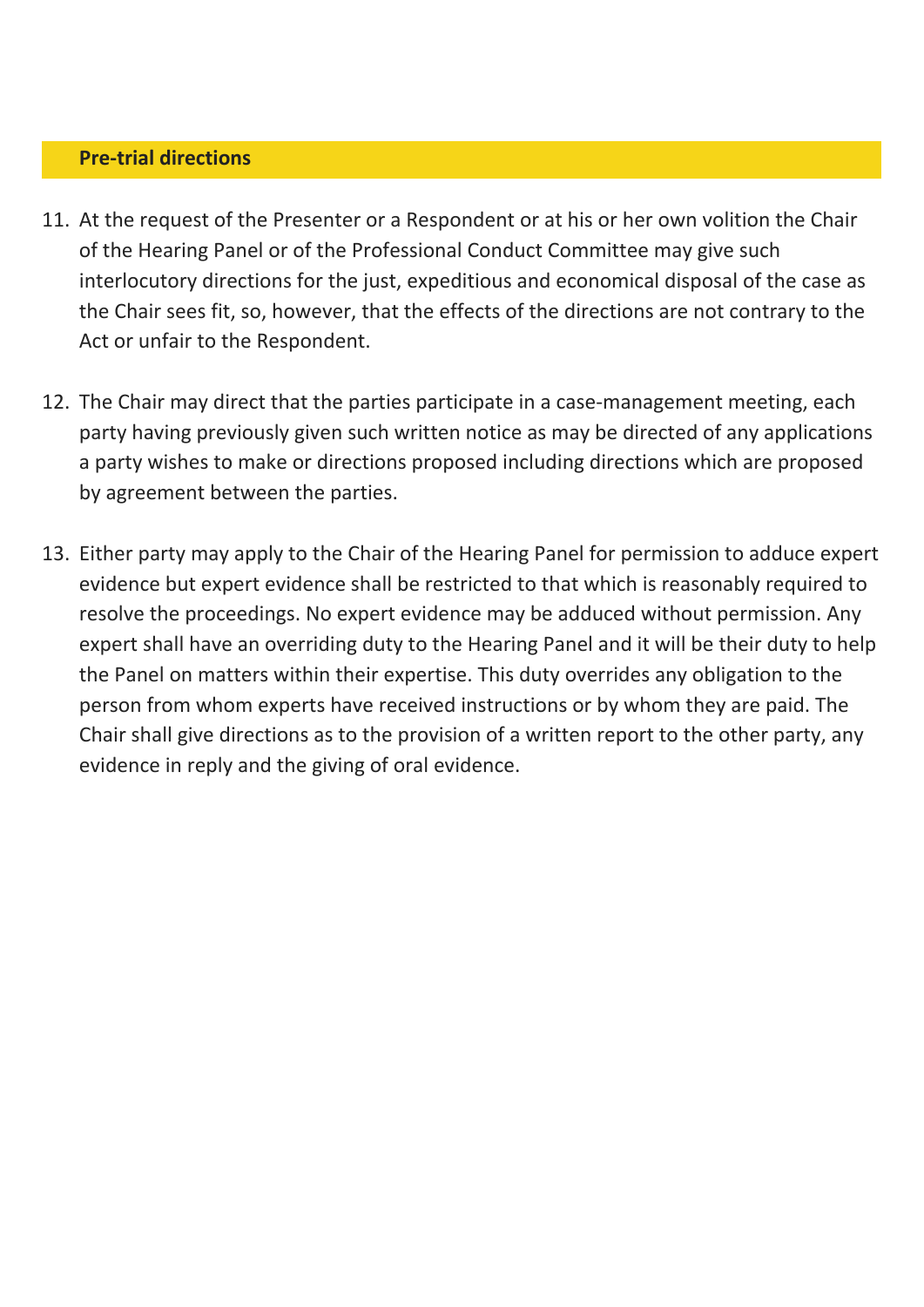#### **Non-appearance of the Respondent**

[14.](http://www.arb.org.uk/PCC-guidance) a. If the Respondent fails to appear in person or by his or her legal representative at a hearing or adjourned hearing of a Charge the Hearing Panel may, if satisfied that the Respondent has been given an adequate opportunity to appear before the Hearing Panel to argue his or her case and has provided no sufficient reason for [non-attendance,](http://www.arb.org.uk/PCC-guidance) hear the case in the Respondent's absence.

b. If the Hearing Panel considers the charge(s) proved in the Respondent's absence it may exercise its powers under Section 15 of the Act.

c. A notice under this Rule or under Rules 6 or 8 of these Rules may be served by being sent by post to the Respondent's regular business address (that is, to the address entered in the Register in accordance with Section 3 of the Act), or to the address of his or her legal representative.

d. At any time within 28 days of the sending of notice of the decision of the Hearing Panel a Respondent who has neither attended nor been represented at the hearing of his or her case may apply to the Professional Conduct Committee for a rehearing by a sworn statement or affirmation setting out the facts and exhibiting medical or other evidence upon which he or she wishes to rely. If the Professional Conduct Committee is satisfied that the Registered Person has not had in the circumstances an adequate opportunity to appear before the Hearing Panel to argue his or her case and that it is just to do so, it may direct a re-hearing upon such terms as it thinks appropriate. The Chair of the Professional Conduct Committee shall designate three members to hear the Charge(s) none of whom had conducted the previous hearing, or been part of a Review Panel in relation to the case. Any decision of the Hearing Panel shall stand until a new hearing is convened.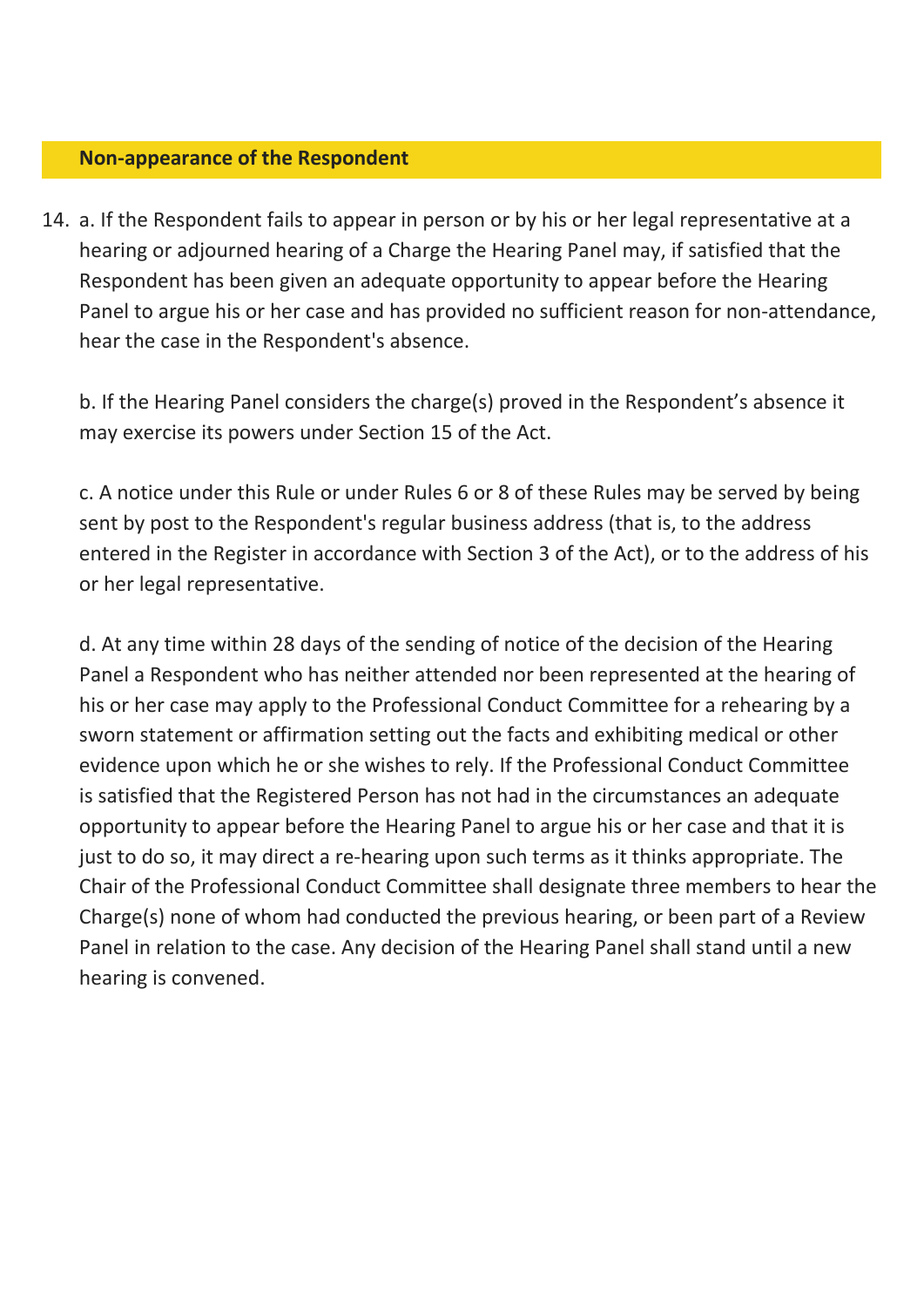#### **Evidence and proof**

[15.](http://www.arb.org.uk/PCC-guidance) a. The Hearing Panel shall not be bound by the judicial rules of evidence but may receive such oral, documentary and other evidence as appears to it to be relevant to the case, provided that the Hearing Panel shall not receive evidence that would not be admissible in a court of law if it would be unjust to the Respondent so to do.

b. Neither party shall, without the consent of the other or the permission of the Hearing Panel, call a witness or adduce evidence that was not referred to in a notice served on the other before the hearing in accordance with these Rules.

c. Subject to the provisions of any enactment or rule of law, the evidence of a witness in person shall be given on oath.

d. In determining whether a charge of unacceptable professional conduct or serious professional [incompetence](http://www.arb.org.uk/PCC-guidance) has been proved the Hearing Panel shall take into account any failure by the Respondent to comply with any provision of the Code of Professional Conduct and Practice issued by the Board under Section 13 of the Act.

e. The burden of proving a charge shall lie upon the Presenter. The Hearing Panel shall apply the civil standard of proof.

#### **Variations of these Rules**

16. a. Provided that the proceedings are fair to the Respondent and not contrary to the Act:

- (i) no objection shall be upheld to any technical fault in the charge or the proceedings; and
- (ii) the Hearing Panel may vary any provision of Rules 18-20 of these Rules.

b. The Hearing Panel may permit the amendment of a Charge, but if such an amendment is permitted and the Respondent has been materially prejudiced he or she shall be entitled to an [adjournment.](http://www.arb.org.uk/PCC-guidance)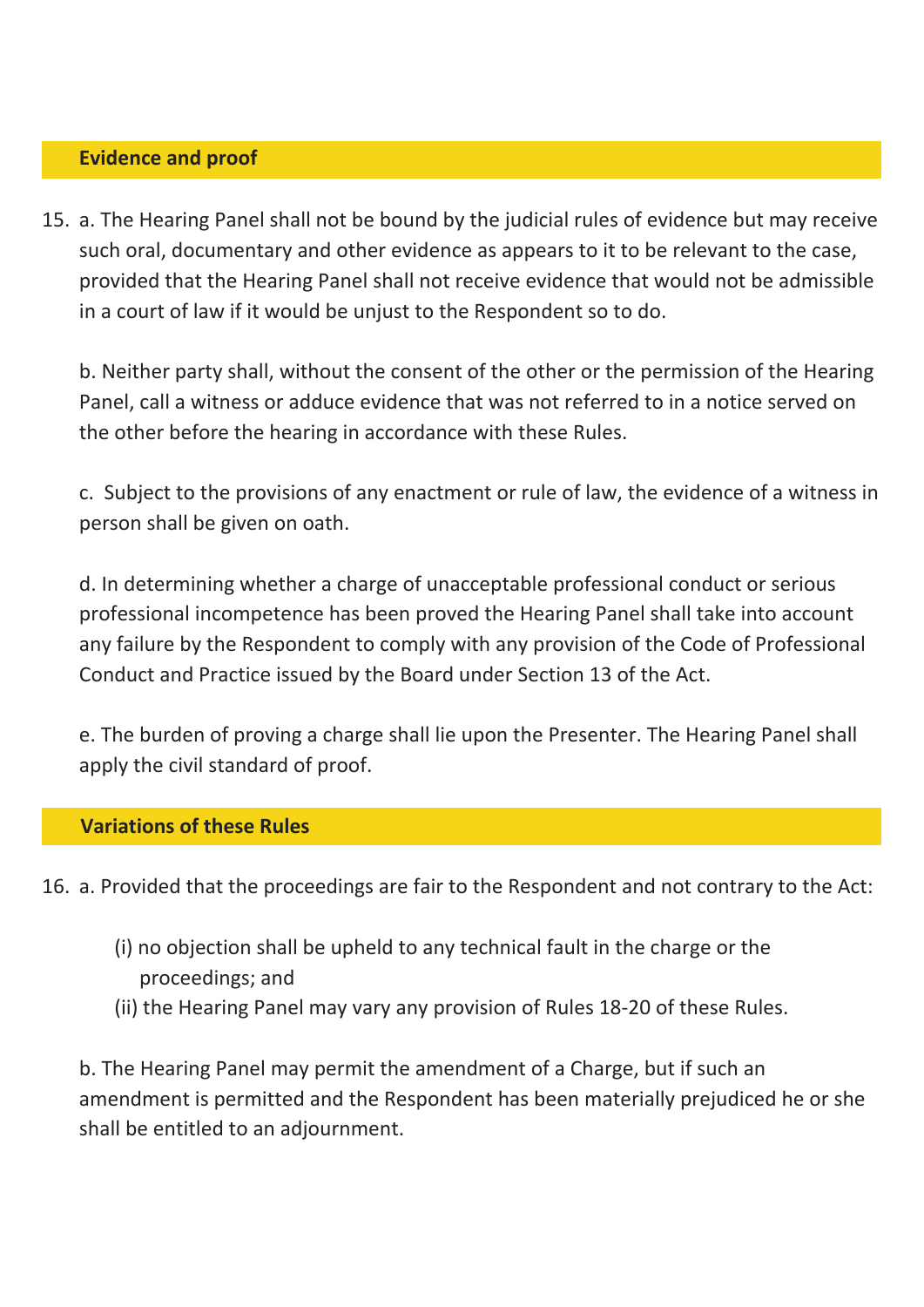#### **Joinder**

[17.](http://www.arb.org.uk/PCC-guidance) Except where it appears to it that it would not be in the interests of justice to do so, the Hearing Panel may hear Charges against two or more [Respondents](http://www.arb.org.uk/PCC-guidance) at the same time and two or more Charges against a Registered Person at the same time.

#### **Plea**

18. a. The proceedings shall begin by the [Respondent,](http://www.arb.org.uk/PCC-guidance) if present, being asked whether he or she pleads guilty or not guilty to the Charge.

b. If the Respondent is not legally represented he or she may first be asked whether he or she admits all or any of the facts alleged in the report.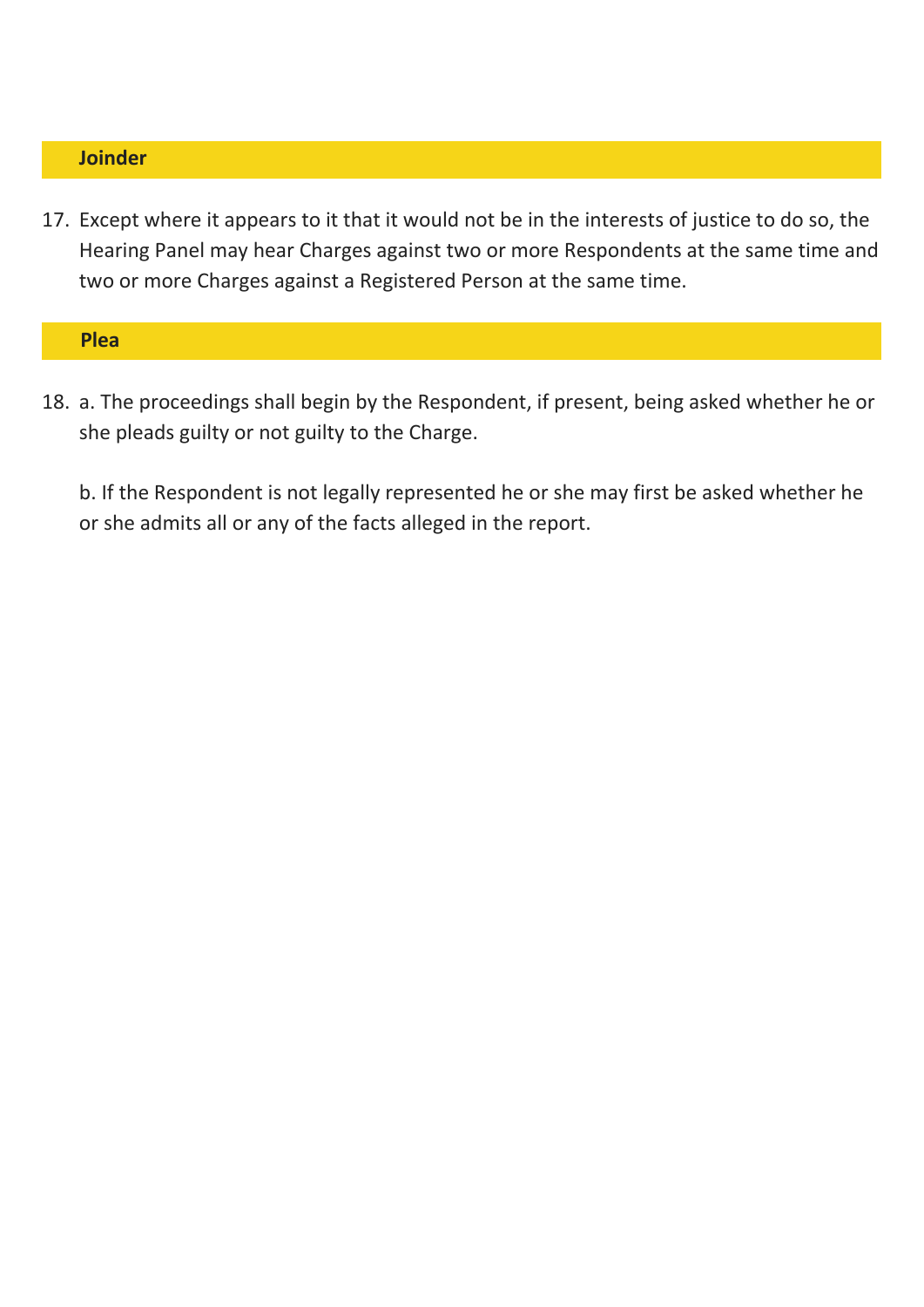#### **Order of proceedings on a plea of not guilty etc.**

[19.](http://www.arb.org.uk/PCC-guidance) a. This Rule prescribes the order of proceedings upon a plea of not guilty or if the Hearing Panel is proceeding under Rule 10 of these Rules in the absence of the Respondent and his or her legal representative.

b. The hearing shall begin by the Presenter outlining the case against the Respondent and calling any witness in person and producing any other evidence.

c. After the evidence against the Respondent has been called the Respondent shall be entitled to submit that he or she has no case to answer. The Presenter shall be entitled to respond to such a submission. If such a submission is upheld the Professional Conduct Committee Hearing Panel shall dismiss the Charge. If it is not, the proceedings shall continue as set out below.

d. The Respondent shall then be entitled to call any witness, give evidence on his or her own behalf and adduce any other evidence.

e. The Presenter shall then be entitled to call witnesses and adduce evidence in rebuttal of any part of the defence case.

f. Any witness called in person by a party may be cross-examined by the other party and, if [cross-examined,](http://www.arb.org.uk/PCC-guidance) re-examined by the party calling him.

g. Following the conclusion of the evidence the Presenter followed by the Respondent shall be invited to make closing submissions.

h. The Hearing Panel shall, as soon as practicable after the conclusion of the hearing, announce whether it finds the Respondent guilty or not guilty.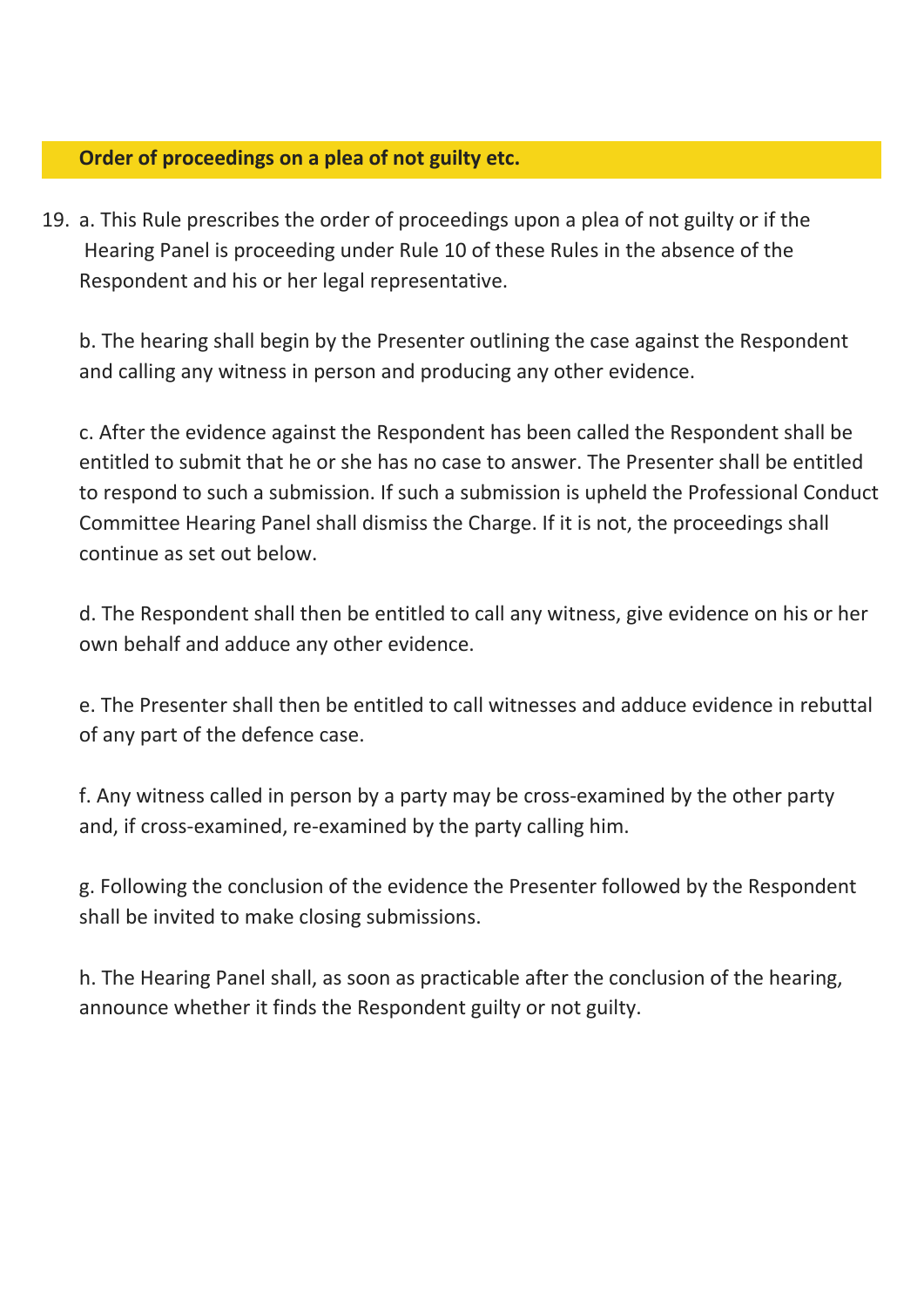#### **Procedures on a plea of guilty and after a finding of guilt**

[20.](http://www.arb.org.uk/PCC-guidance) a. Upon a plea of guilty the Presenter shall inform the Hearing Panel of the case against the Respondent in accordance with his or her instructions.

b. Upon a finding of guilt or a plea of guilty the Presenter shall inform the Hearing Panel and the Respondent of any circumstances known, whether adverse or favourable to the Respondent, that might be relevant to any order which the Hearing Panel might make under the Act or if appropriate that there are no such circumstances.

c. If on a plea of guilty the Respondent's version of the facts is in the opinion of the Hearing Panel significantly different from that presented by the Presenter the Chair shall invite the parties to call evidence to resolve the issue.

d. The Respondent shall be entitled to address the Hearing Panel in mitigation of penalty and for this purpose may call witnesses and adduce evidence.

e. The Presenter shall be entitled to respond to an address in mitigation and to crossexamine any witness called in person in mitigation only:

- (i) at the request of the Hearing Panel;
- (ii) in order to correct any contested statement of fact; or
- (iii) on the subject of the Hearing Panel's powers.

f. The Hearing Panel shall thereupon consider whether and, if so, how to exercise its powers under Section 15 of the Act and shall announce any penalty or other order as soon as practicable thereafter.

g. The Hearing Panel may at any time prior to the provision of the information referred to in sub-paragraph 20(b) above (but not subsequently) permit further [representations](http://www.arb.org.uk/PCC-guidance) to be made in relation to its findings and may thereafter reconsider its findings if exceptionally the Hearing Panel considers that such representations could not have been made earlier and that it is necessary and appropriate to do so in the interests of justice.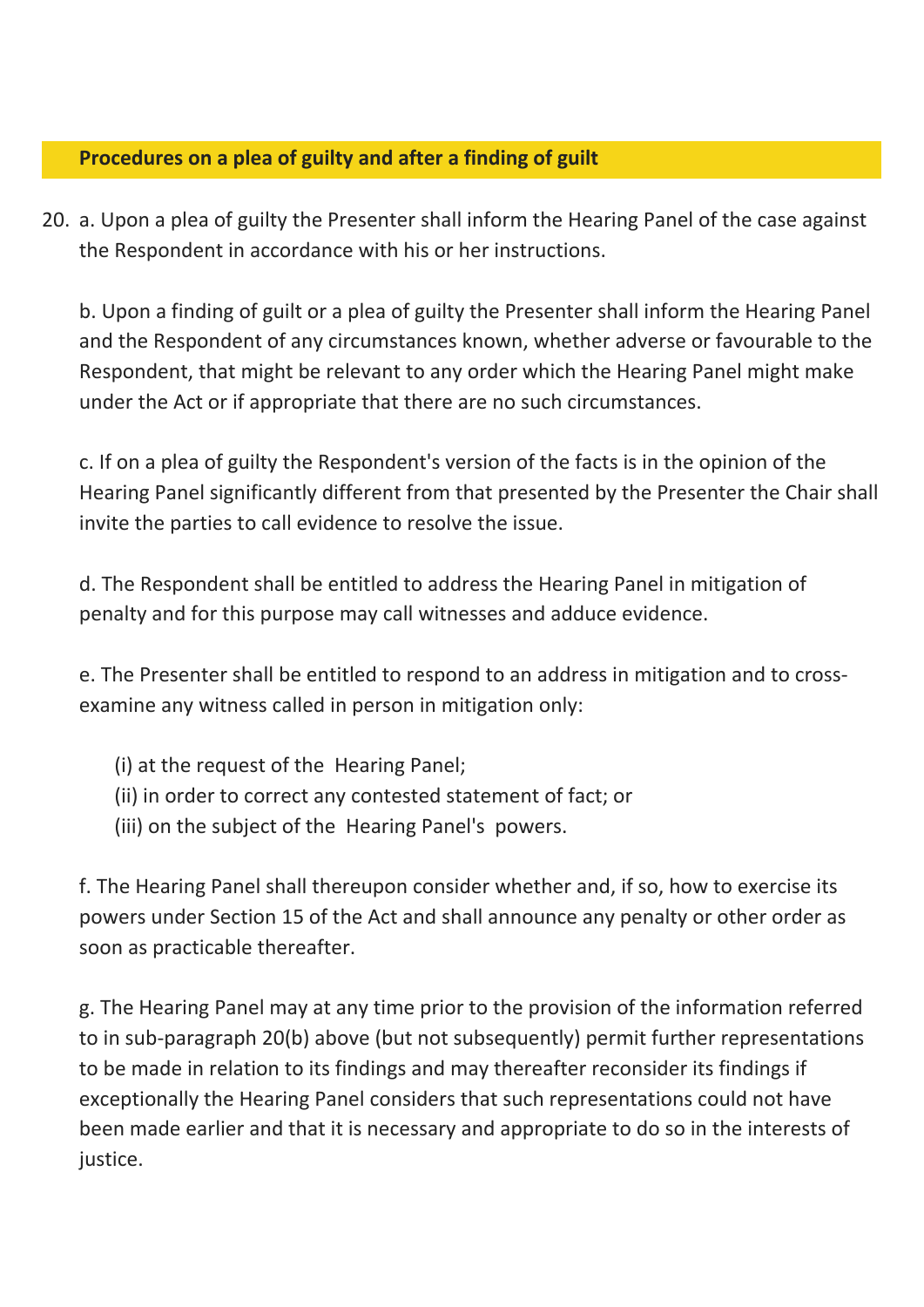#### **Public hearing**

[21.](http://www.arb.org.uk/PCC-guidance) a. A hearing of the Professional Conduct Committee shall be conducted in public unless, in the interests of justice or for other reason specified in Article 6 of the European Convention of Human Rights and [Fundamental](http://www.arb.org.uk/PCC-guidance) Freedoms, the Committee directs that all or part of the hearing shall be conducted in private.

b. An application that all or part of a hearing shall be conducted in private shall be heard in private.

c. If the Hearing Panel makes a direction that a hearing shall be conducted in private the direction shall be strictly confined to so much of the hearing as is necessary for the reason referred to in paragraph a. of this Rule.

#### **Recording**

22. A recording shall be made of the [proceedings](http://www.arb.org.uk/PCC-guidance) of a Hearing Panel and a copy or transcript of such recording shall be provided to the Respondent upon his or her written request and on receipt of the costs thereof.

#### **Reasons**

23. The Hearing Panel shall provide the [Respondent](http://www.arb.org.uk/PCC-guidance) with written reasons for its decisions as soon as practicable after the hearing.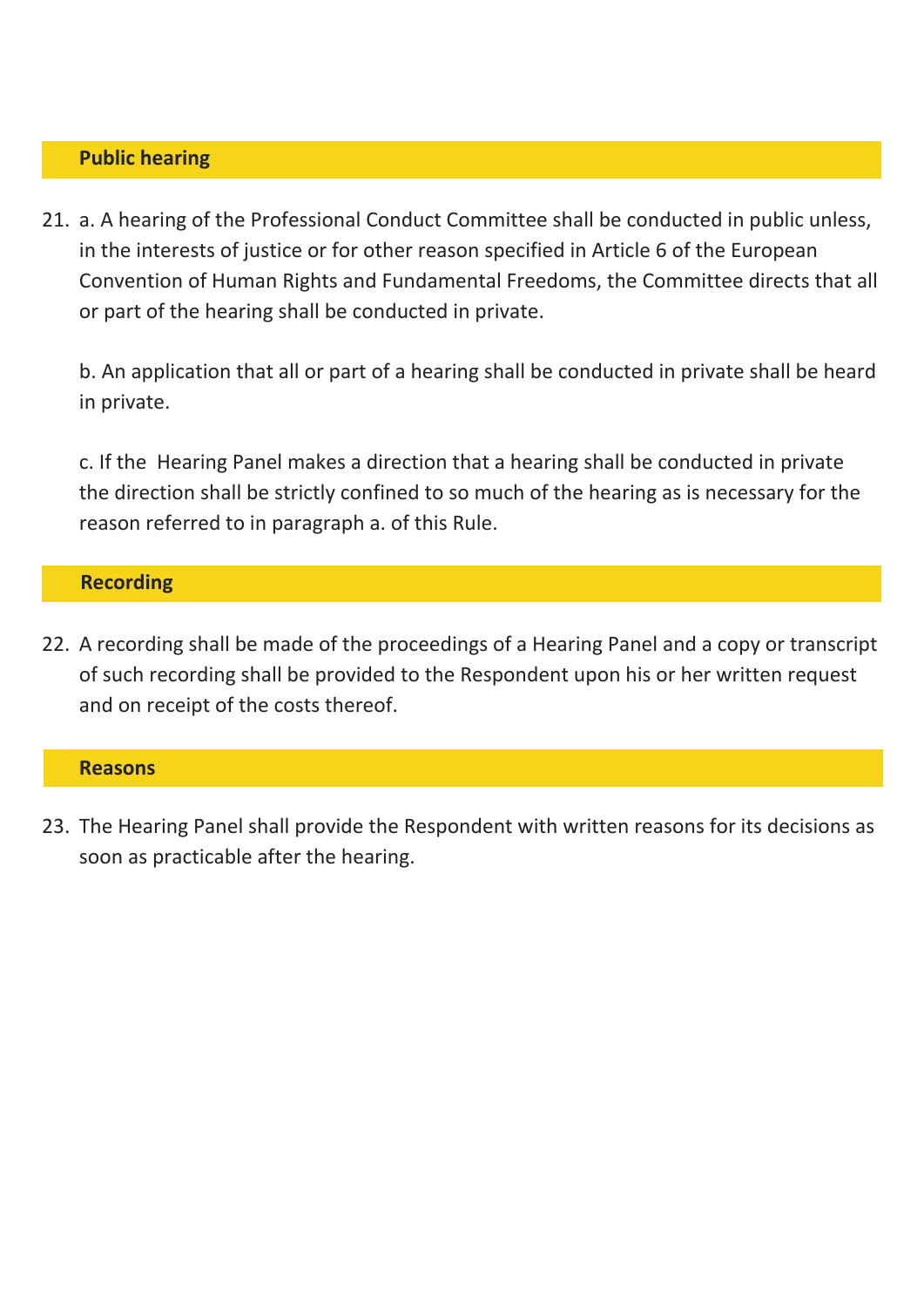#### **Consent Orders**

- [24.](http://www.arb.org.uk/PCC-guidance) At any time after a report has been served upon the Respondent in accordance with Rule 6 but not less than 42 days before the date fixed for the hearing of the Charge, the Presenter may serve on the Respondent a Proposed Consent Order in Form A setting out terms upon which it is proposed that the case may be concluded with the consent of the Respondent.
- 25. The Respondent may within 14 days of the date when the Proposed Consent Order was sent to him or her (subject to any extension of time agreed in writing by the Presenter), confirm in writing to the Presenter:
	- a. that the Respondent accepts the matters set out in the Proposed Consent Order and agrees to the terms of disciplinary order, if any, therein; and
	- b. that he or she does not require the opportunity to argue his or her case at a hearing before the Professional Conduct Committee.
- Where the Respondent does not confirm within 14 days his or her consent to the 26. Proposed Consent Order in accordance with Rule 25, the Proposed Consent Order will be regarded as withdrawn and the case must proceed to be considered at a hearing in accordance with the procedure in Rules 8-20.
- Where the Respondent has given the consent referred to in Rule 25, the Presenter must 27. refer the Proposed Consent Order to the Consent Order Panel.
- 28. The Consent Order Panel must make such arrangements as it considers appropriate to decide whether to approve or reject the Proposed Consent Order, provided that:
	- (i) such [arrangements](http://www.arb.org.uk/PCC-guidance) must not involve a hearing in the presence of the parties;
	- (ii) such arrangements need not require the members of the Consent Order Panel to deliberate in each other's presence, unless they consider it necessary to do so;
	- (iii) the Consent Order Panel must consider and reach its decision in relation to the Proposed Consent Order within 21 days of receipt.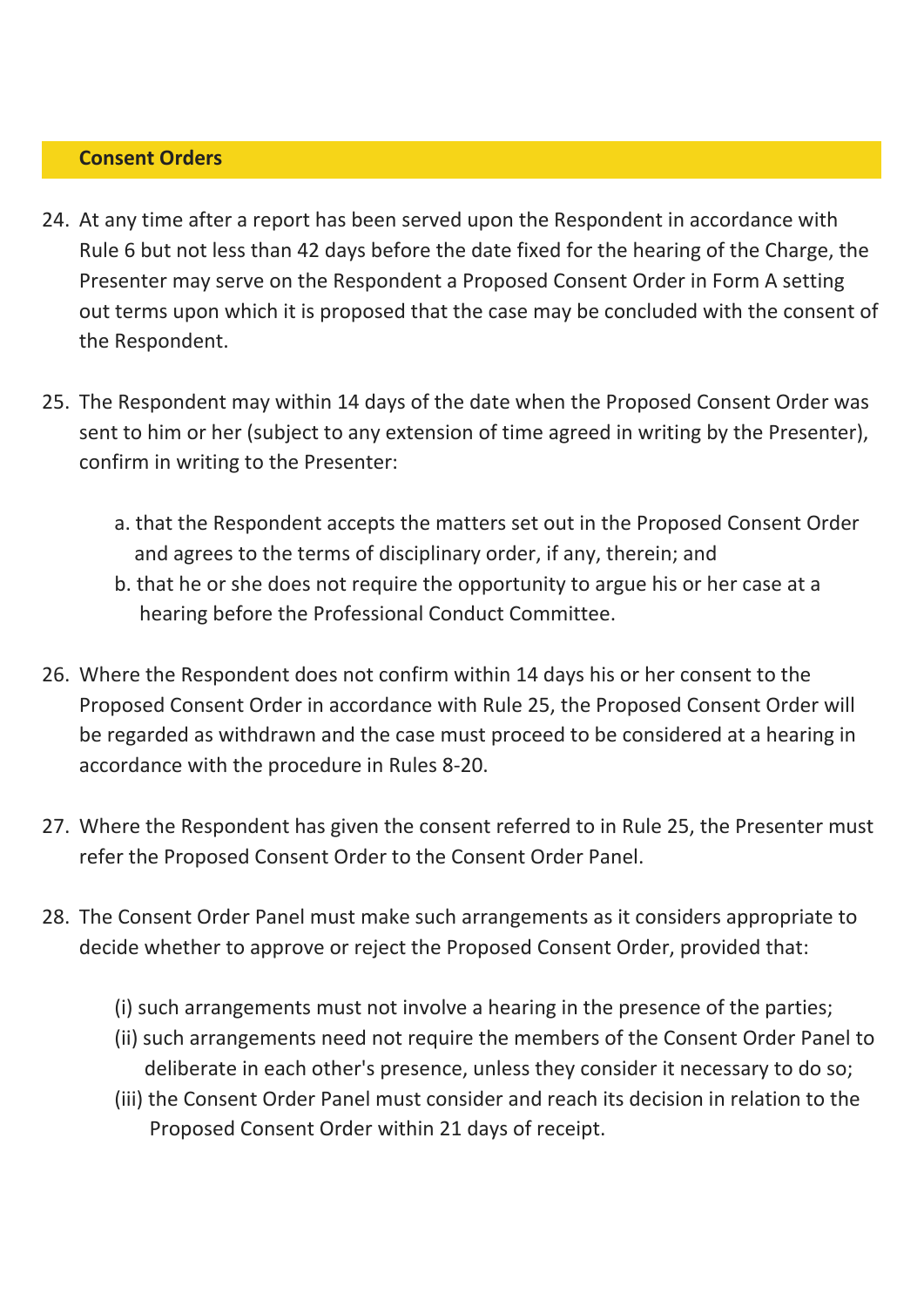- [29.](http://www.arb.org.uk/PCC-guidance) In deciding whether to approve or reject the Proposed Consent Order the Consent Order Panel must have regard to its powers under Section 15 of the Act and the public interest.
- 30. The decision of the Consent Order Panel is to be by majority vote.
- Where a majority of the Consent Order Panel does not approve the Proposed Consent 31. Order, it will be regarded as rejected and will not be effective.
- 32. As soon as reasonably practicable after reaching its decision the Consent Order Panel must inform the Presenter and the Respondent of its decision in writing.
- Where Rule 26 (Proposed Consent Order not consented to by the Respondent) or Rule 33. 31 (Proposed Consent Order rejected by the Consent Order Panel) apply the Charge must proceed to be considered by a Hearing Panel at a hearing, in accordance with the provisions of Rules 8 to 20 of these Rules.
- Where Rule 26 or Rule 31 apply, the terms of the Proposed Consent Order and any 34. discussions relating to it between the Presenter and the Respondent shall remain confidential and shall not be made known to the Hearing Panel designated to hear the Charge under Rule 5a(i), nor to any subsequent hearing panel appointed to hear the Charge [unless the Respondent chooses to bring it to its attention]
- 35. A Consent Order, including any disciplinary order made, will be published in accordance with the Board's usual [arrangements](http://www.arb.org.uk/PCC-guidance) for publication, unless the Consent Order Panel expressly determines otherwise.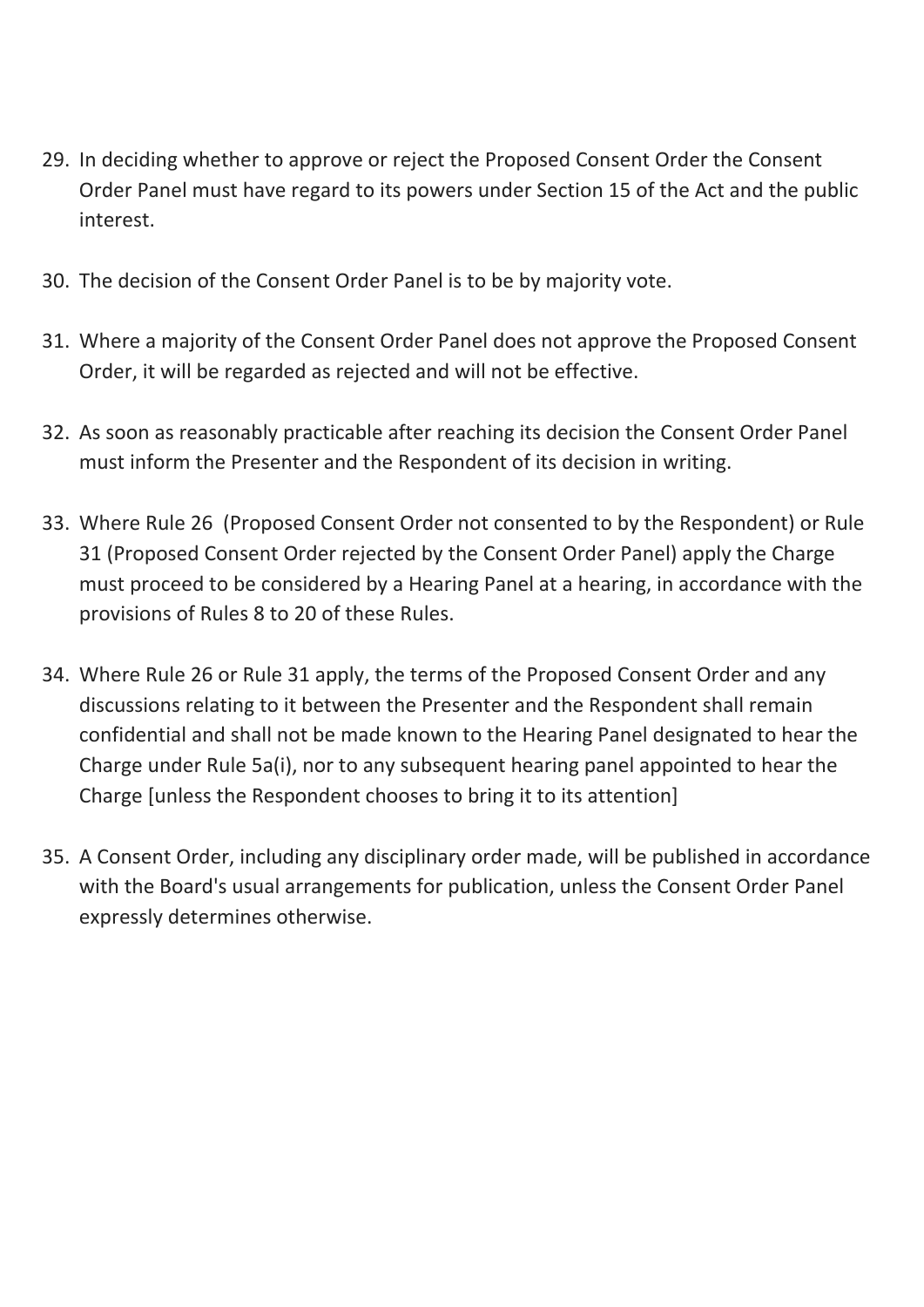#### **Transitional provision**

[36.](http://www.arb.org.uk/PCC-guidance) These Rules shall not apply to proceedings in which a Report under Rule 5 is received before the date on which these rules came into force and those proceedings shall be subject to the [Professional](http://www.arb.org.uk/PCC-guidance) Conduct Committee Rules which came into force on 1 January 2015 as if they had not been revoked.

#### **Equality Statement**

The Architects Registration Board (ARB) is an inclusive organisation. We actively promote equality of opportunity for everybody who has dealings with us.

Any of the [Investigations](http://www.arb.org.uk/PCC-guidance) Rules and Professional Conduct Committee Rules may be varied if one of the parties is unable to comply with it due to their race, gender, disability, religion, belief system, sexual orientation or age, and it is in the interests of justice to do so.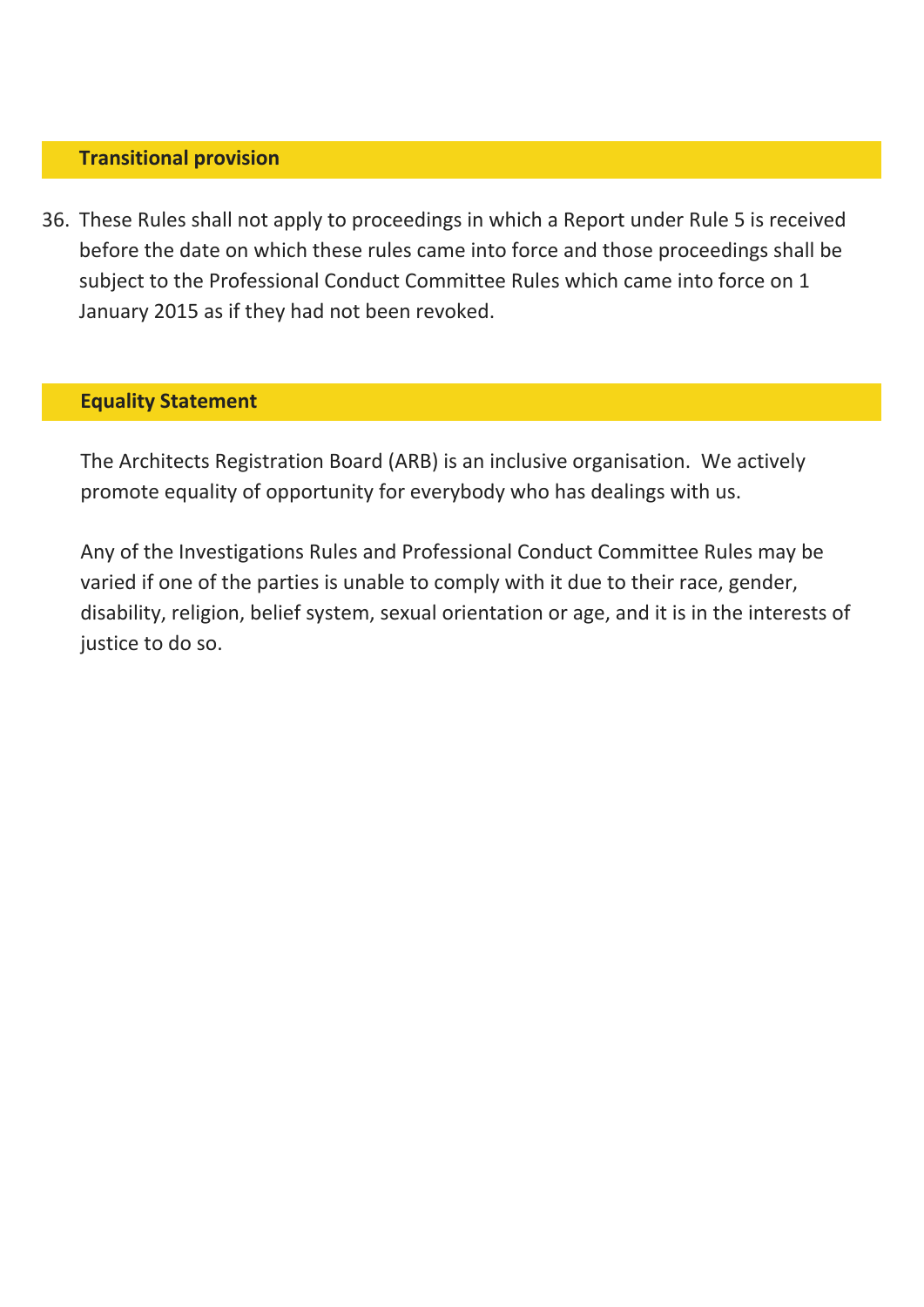



For more information please contact the Architects Registration Board 8 Weymouth Street, London W1W 5BU Web: www.arb.org.uk Email: [info@arb.org.uk](http://www.arb.org.uk/) Telephone: +44 (0) 20 7580 5861 Fax: +44 (0) 20 7436 5269